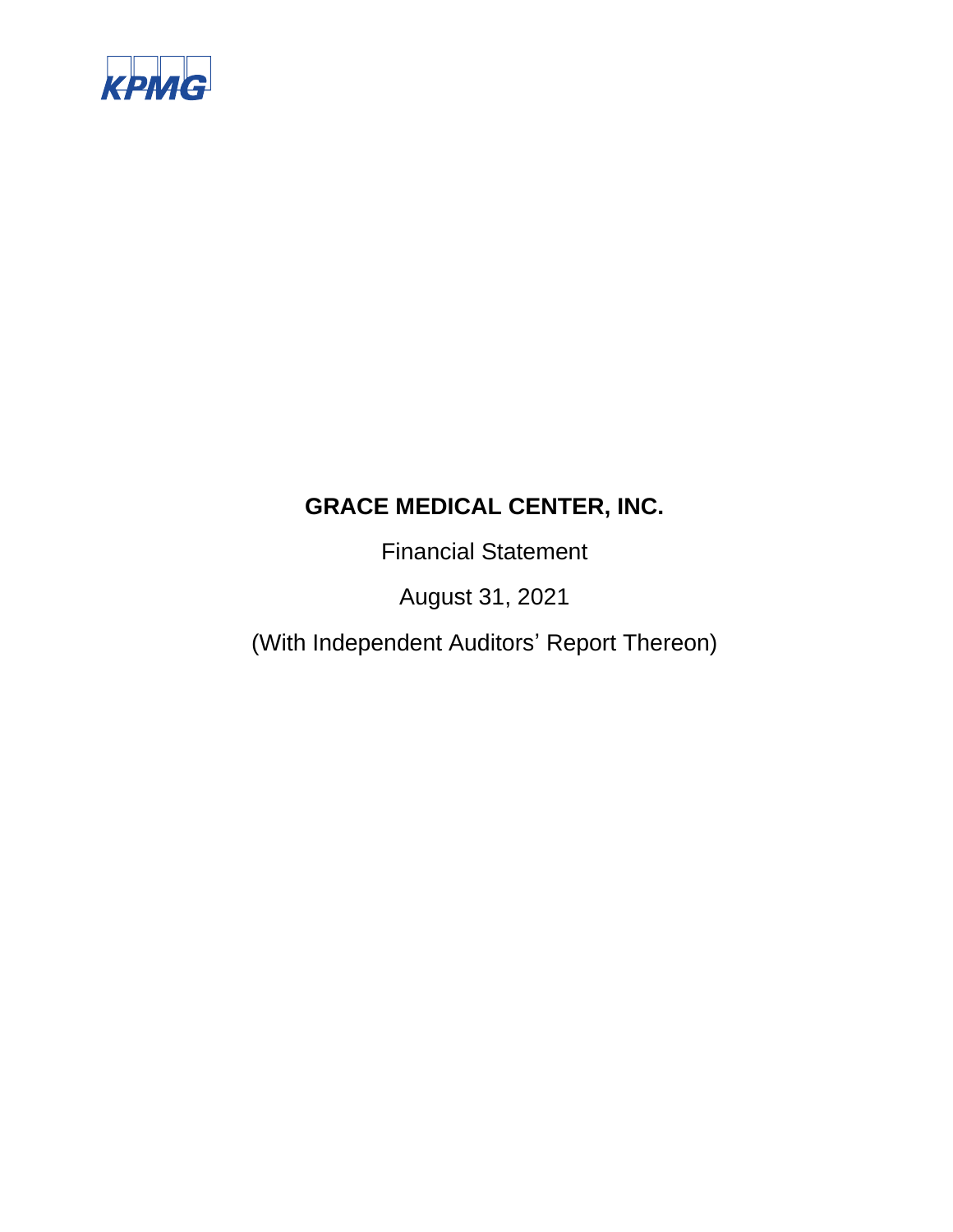# **Table of Contents**

|                                      | Page           |
|--------------------------------------|----------------|
| Independent Auditors' Report         | 1              |
| <b>Financial Statements:</b>         |                |
| <b>Balance Sheet</b>                 | 2              |
| <b>Statement of Operations</b>       | 3              |
| Statement of Changes in Net Assets   | $\overline{4}$ |
| <b>Statement of Cash Flows</b>       | 5              |
| <b>Notes to Financial Statements</b> | 6              |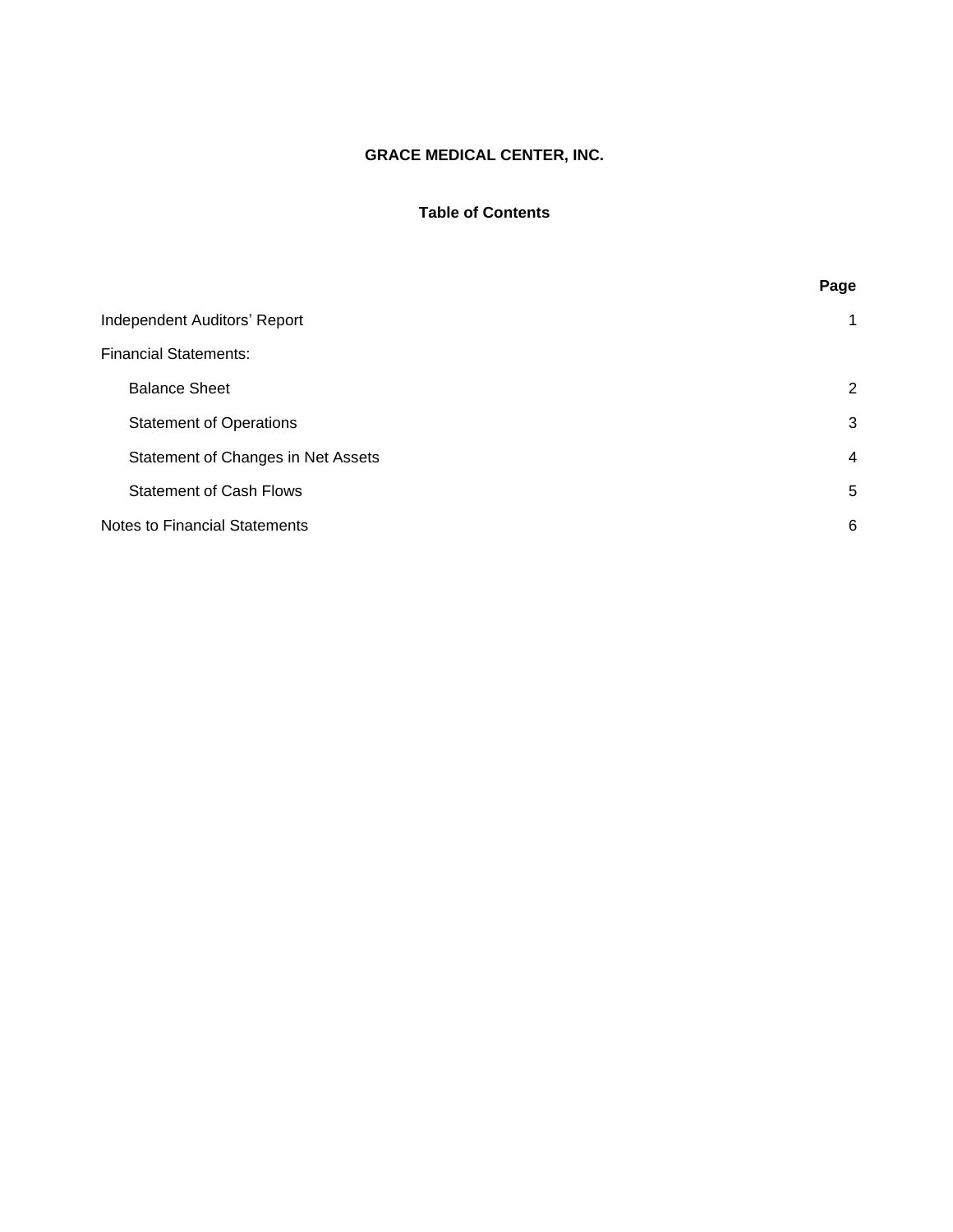

KPMG LLP 750 East Pratt Street, 18th Floor Baltimore, MD 21202

# **Independent Auditors' Report**

The Board of Directors Grace Medical Center, Inc.:

We have audited the accompanying financial statements of Grace Medical Center, Inc,, which comprise the balance sheet as of August 31, 2021, and the related statement of operations, change in net assets and cash flows for the for the year then ended, and the related notes to the financial statements.

# *Management's Responsibility for the Financial Statements*

Management is responsible for the preparation and fair presentation of these financial statements in accordance with U.S. generally accepted accounting principles; this includes the design, implementation, and maintenance of internal control relevant to the preparation and fair presentation of financial statements that are free from material misstatement, whether due to fraud or error.

# *Auditors' Responsibility*

Our responsibility is to express an opinion on these financial statements based on our audit. We conducted our audit in accordance with auditing standards generally accepted in the United States of America. Those standards require that we plan and perform the audit to obtain reasonable assurance about whether the financial statements are free from material misstatement.

An audit involves performing procedures to obtain audit evidence about the amounts and disclosures in the financial statements. The procedures selected depend on the auditors' judgment, including the assessment of the risks of material misstatement of the financial statements, whether due to fraud or error. In making those risk assessments, the auditor considers internal control relevant to the entity's preparation and fair presentation of the financial statements in order to design audit procedures that are appropriate in the circumstances, but not for the purpose of expressing an opinion on the effectiveness of the entity's internal control. Accordingly, we express no such opinion. An audit also includes evaluating the appropriateness of accounting policies used and the reasonableness of significant accounting estimates made by management, as well as evaluating the overall presentation of the financial statements.

We believe that the audit evidence we have obtained is sufficient and appropriate to provide a basis for our audit opinion.

## *Opinion*

In our opinion, the financial statements referred to above present fairly, in all material respects, the financial position of Grace Medical Center, Inc, as of August 31, 2021, and the results of its operations, changes in its net assets and its cash flows for the year then ended in accordance with U.S. generally accepted accounting principles.

KPMG LLP

Baltimore, Maryland January 11, 2022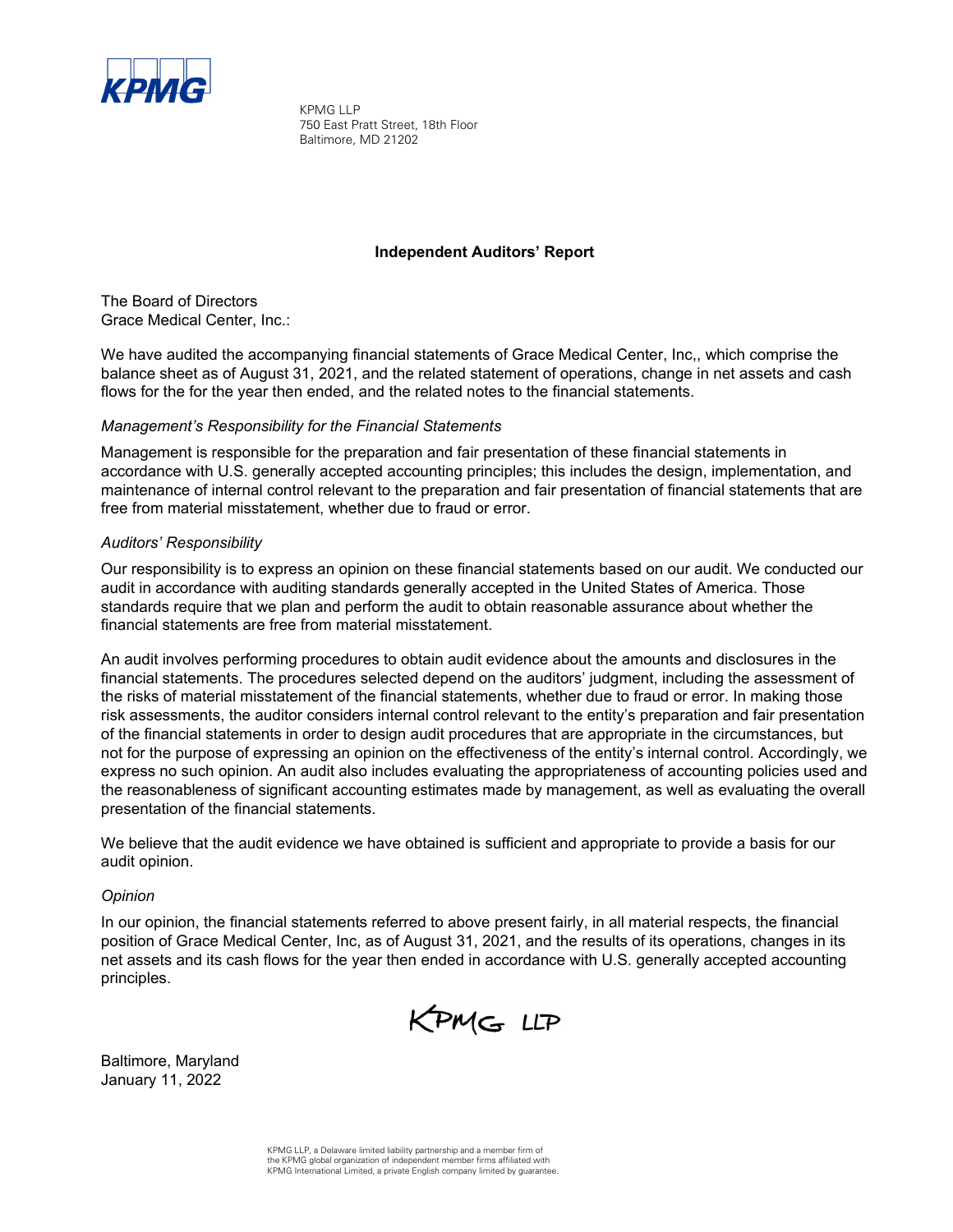Balance Sheet

# August 31, 2021

(Dollars in thousands)

# **Assets**

| Current assets:<br>Cash and cash equivalents<br>Assets limited as to use, current portion<br>Patient service receivables, net<br>Other receivables<br>Inventory                                                                                                                                   | \$<br>4,938<br>15,788<br>5,253<br>363<br>884                     |
|---------------------------------------------------------------------------------------------------------------------------------------------------------------------------------------------------------------------------------------------------------------------------------------------------|------------------------------------------------------------------|
| Prepaid expenses                                                                                                                                                                                                                                                                                  | 167                                                              |
| Total current assets                                                                                                                                                                                                                                                                              | 27,393                                                           |
| Property and equipment, net<br>Assets limited to use, net of current portion<br>Operating lease right-of-use assets, net<br>Other assets, net                                                                                                                                                     | 53,164<br>27,070<br>1,251<br>1,234                               |
| Total assets                                                                                                                                                                                                                                                                                      | \$<br>110,112                                                    |
| <b>Liabilities and Net Assets</b>                                                                                                                                                                                                                                                                 |                                                                  |
| <b>Current liabilities:</b><br>Accounts payable and accrued liabilities<br>Accrued salaries, wages and benefits<br>Advances from third-party payors<br>Current portion of long-term debt, net<br>Current portion of operating lease liabilities<br>Due to affiliates<br>Other current liabilities | \$<br>11,002<br>3,404<br>10,719<br>7,143<br>282<br>28,154<br>613 |
| <b>Total current liabilities</b>                                                                                                                                                                                                                                                                  | 61,317                                                           |
| Other long-term liabilities<br>Operating lease liabilities<br>Long-term debt, net                                                                                                                                                                                                                 | 1,200<br>970<br>35,574                                           |
| <b>Total liabilities</b>                                                                                                                                                                                                                                                                          | 99,061                                                           |
| Net assets:<br>Net assets without donor restrictions<br>Net assets with donor restrictions                                                                                                                                                                                                        | 10,898<br>153                                                    |
| Total net assets                                                                                                                                                                                                                                                                                  | 11,051                                                           |
| Total liabilities and net assets                                                                                                                                                                                                                                                                  | \$<br>110,112                                                    |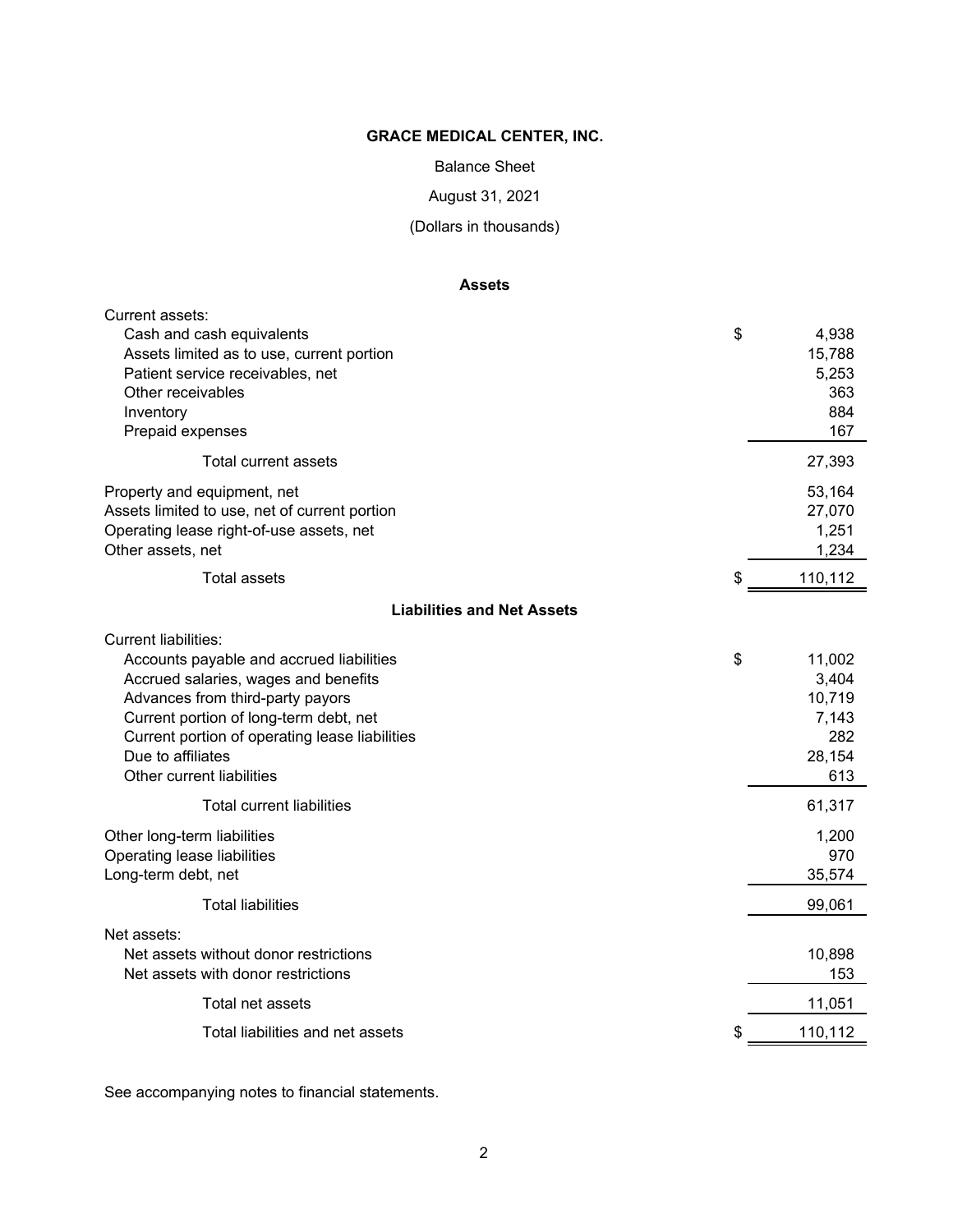Statement of Operations

Year ended August 31, 2021

(Dollars in thousands)

|                                | Unrestricted revenues, gains and other support:            |                |
|--------------------------------|------------------------------------------------------------|----------------|
| Patient service revenue        |                                                            | \$<br>33,918   |
| Other operating revenue        |                                                            | 4,279          |
|                                | Total operating revenues                                   | 38,197         |
| Expenses:                      |                                                            |                |
| Salaries and employee benefits |                                                            | 33,309         |
| Supplies                       |                                                            | 6,193          |
| <b>Purchased services</b>      |                                                            | 17,872         |
|                                | Depreciation, amortization and gain/loss on sale of assets | 7,476          |
| Repairs and maintenance        |                                                            | 699            |
| Interest                       |                                                            | 877            |
|                                | Total expenses                                             | 66,426         |
| Operating loss                 |                                                            | (28,229)       |
| Other income (loss), net:      |                                                            |                |
| Other                          |                                                            | (78)           |
|                                | Total other income, net                                    | (78)           |
|                                | Deficit of revenues over expenses                          | \$<br>(28,307) |
|                                |                                                            |                |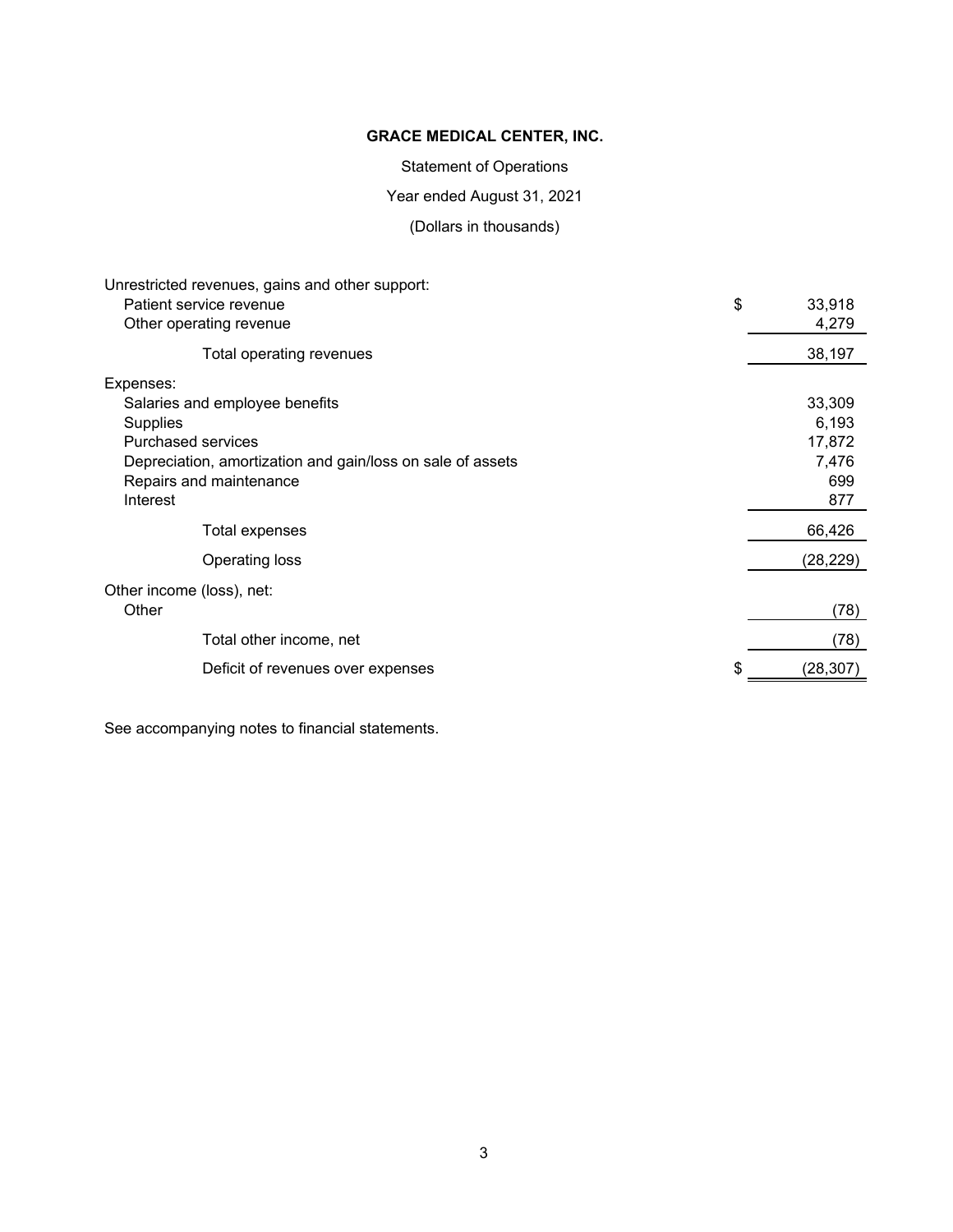Statement of Changes in Net Assets

Year ended August 31, 2021

(Dollars in thousands)

|                                                | <b>Without donor</b><br>restrictions | With donor<br>restrictions | Total<br>net assets |
|------------------------------------------------|--------------------------------------|----------------------------|---------------------|
| Net assets at August 31, 2020                  | \$<br>15,062                         | 38                         | 15,100              |
| Deficit of revenues over expenses              | (28, 307)                            |                            | (28, 307)           |
| Restricted gifts and bequests                  |                                      | 153                        | 153                 |
| Net assets released from restrictions used for |                                      |                            |                     |
| operations                                     |                                      | (38)                       | (38)                |
| Transfers from affiliates and other            | 24,143                               |                            | 24,143              |
| Change in net assets                           | (4, 164)                             | 115                        | (4,049)             |
| Net assets at August 31, 2021                  | \$<br>10,898                         | 153                        | 11,051              |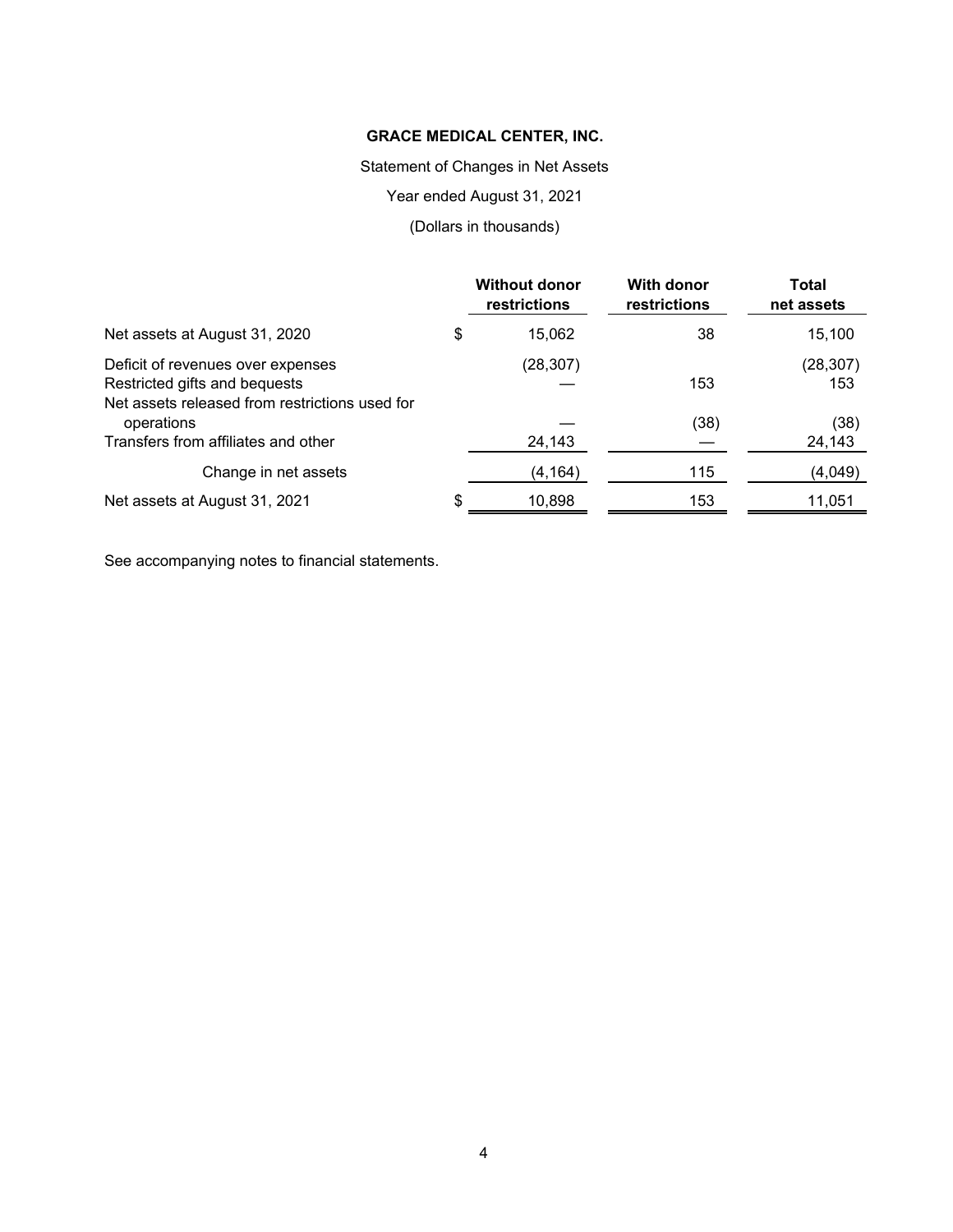Statement of Cash Flows

Year ended August 31, 2021

(Dollars in thousands)

| Cash flows from operating activities:                                 |               |
|-----------------------------------------------------------------------|---------------|
| Change in net assets                                                  | \$<br>(4,049) |
| Adjustments to reconcile change in net assets to net cash provided by |               |
| operating activities:                                                 |               |
| Depreciation, amortization and gain/loss on sale of assets            | 7,476         |
| Amortization of deferred financing fees                               | 51            |
| Transfers from affiliates and other                                   | (24, 143)     |
| Restricted gifts and bequests                                         | (153)         |
| Change in operating assets and liabilities:                           |               |
| Decrease in patient service receivables, net                          | 543           |
| Decrease in other receivables                                         | 180           |
| Decrease in inventory                                                 | 347           |
| Decrease in prepaid expenses                                          | 124           |
| Decrease in other assets                                              | 113           |
| Increase in accounts payable and accrued liabilities, and             |               |
| accrued salaries, wages, and benefits                                 | 3,316         |
| Decrease in advances from third-party payors                          | (464)         |
| Increase in due to affiliates                                         | 27,386        |
| Decrease in other current and long-term liabilities                   | (7,898)       |
| Net cash provided by operating activities                             | 2,829         |
| Cash flows from investing activities:                                 |               |
| Change in investments and assets limited as to use                    | 6,933         |
| Purchases of property and equipment                                   | (27, 484)     |
| Net cash used in investing activities                                 | (20, 551)     |
| Cash flows from financing activities:                                 |               |
| Payment on debt obligations                                           | (7, 144)      |
| Proceeds from affiliates for capital expenditures, and debt payments  | 27,695        |
| Restricted gifts and bequests                                         | 153           |
| Net cash provided by financing activities                             | 20,704        |
|                                                                       |               |
| Net increase in cash and cash equivalents                             | 2,982         |
| Cash and cash equivalents:<br>Beginning of period                     | 1,956         |
|                                                                       |               |
| End of period                                                         | \$<br>4,938   |
| Supplemental cash flow disclosures:                                   |               |
| Cash paid during the year for interest                                | \$<br>823     |
| Accounts payable related to purchase of property and equipment        | 1,766         |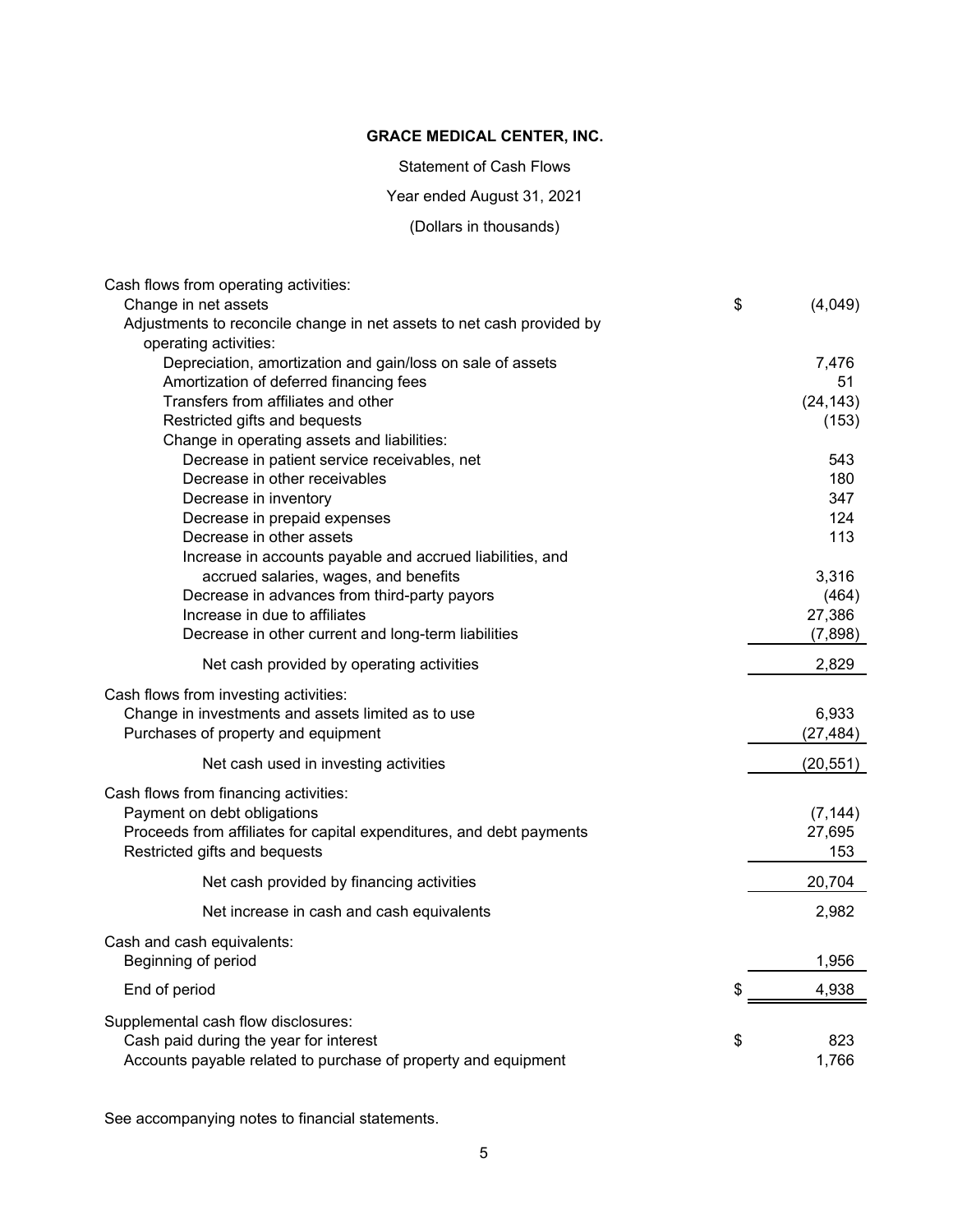Notes to Financial Statements August 31, 2021 (Dollars in thousands)

# **(1) Organization**

On November 1, 2019, Grace Medical Center (the Corporation) became a subsidiary of LifeBridge Health, Inc. (LifeBridge). Grace is a not-for-profit, nonstock Maryland Corporation.

Grace (formerly Bon Secours Baltimore Hospital) is the first hospital built by the Sisters of Bon Secours in the United States. After 100 years of operation, the hospital is now a LifeBridge Health facility, along with a primary care practice and two behavioral health facilities in the West Baltimore community.

Grace Medical Center offers emergency care, inpatient and outpatient behavioral health, renal dialysis and diagnostic services. Offsite locations provide primary care, drug treatment and outpatient behavioral health services.

## **(2) Significant Accounting Policies**

## *(a) Basis of Presentation*

The financial statements are prepared on the accrual basis of accounting in accordance with accounting principles generally accepted in the United States of America. The accompanying financial statements include the accounts of the Corporation.

## *(b) Cash and Cash Equivalents*

Cash equivalents include certain investments in highly liquid debt instruments with original maturities of three months or less at the date of purchase. Cash equivalents within the statement of cash flows excludes assets that are limited as to use.

## *(c) Assets Limited as to Use*

Assets limited as to use consists of assets held by trustees under bond indenture agreements.

## *(d) Inventory*

Inventories, which consist primarily of medical supplies and pharmaceuticals, are stated at the lower of cost (using the moving average cost method of valuation) or market.

## *(e) Property and Equipment*

Property and equipment acquisitions are recorded at cost. Depreciation is provided over the estimated useful life of each class of depreciable assets and is computed using the straight-line method. Maintenance and repair costs are expensed as incurred. Interest cost incurred on borrowed funds during the period of construction of capital assets is capitalized as a component of the cost of acquiring those assets.

Gifts of long-lived assets such as land, buildings, or equipment are reported as unrestricted support and are excluded from the excess of revenues over expenses, unless explicit donor stipulations specify how the donated assets must be used. Gifts of long-lived assets with explicit restrictions that specify how the assets are to be used and gifts of cash or other assets that must be used to acquire long-lived assets are reported as restricted support. Absent explicit donor stipulations about how long those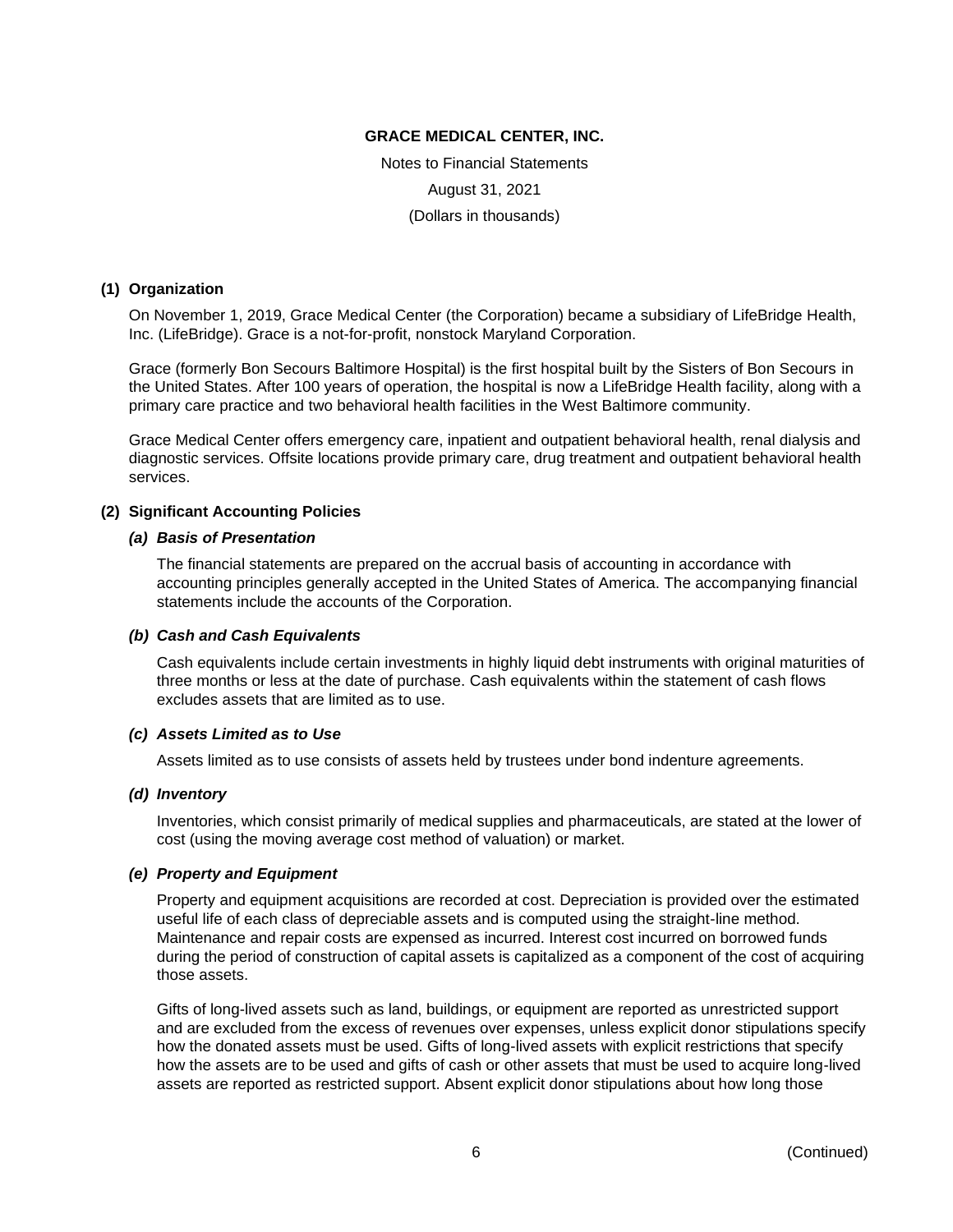Notes to Financial Statements August 31, 2021 (Dollars in thousands)

long-lived assets must be maintained, expirations of donor restrictions are reported when the donated or acquired long-lived assets are placed in service.

## *(f) Impairment of Long-Lived Assets*

Management regularly evaluates whether events or changes in circumstances have occurred that could indicate impairment in the value of long-lived assets. In accordance with the provisions of ASC 360, *Property, Plant and Equipment*, if there is an indication that the carrying value of an asset is not recoverable, the Corporation estimates the projected undiscounted cash flows, excluding interest and taxes, of the related individual entities to determine if an impairment loss should be recognized. The amount of impairment loss was determined by comparing the historical carrying value of the asset to its estimated fair value. Estimated fair value is determined through an evaluation of recent and projected financial performance of facilities using standard industry valuation techniques.

In addition to consideration of impairment upon the events or changes in circumstances described above, management regularly evaluates the remaining lives of its long-lived assets. If estimates are changed, the carrying value of affected assets is allocated over the remaining lives. In estimating the future cash flows for determining whether an asset is impaired and if expected future cash flows used in measuring assets are impaired, the Corporation groups its assets at the lowest level for which there are identifiable cash flows independent of other groups of assets. The Corporation did not record a loss on impairment during the year ended August 31, 2021.

## *(g) Advances from Third-Party Payors*

Advances from third-party payors are comprised of advance funding from CareFirst BlueCross BlueShield, Medicaid and other commercial health insurance companies. The Corporation also received advance funding through the Cares Act and Medicare Accelerated and Advance Payment Program in response to the COVID-19 pandemic. See Note 4 for further information.

## *(h) Self-Insurance Programs*

The Corporation through LifeBridge is self-insured for professional and general liability, workers' compensation, and employee health benefits.

## *(i) Net Assets*

Net assets and revenues, expenses, gains and losses are classified based on the existence or absence of externally imposed stipulations. Accordingly, net assets of the Corporation and changes therein are classified and reported as follows:

*Net assets without donor restrictions* – Net assets that are not subject to externally imposed stipulations.

*Net assets with donor restrictions* – Net assets subject to externally imposed stipulations that may or will be met either by actions of the Corporation and/or the passage of time or they may be maintained by the Corporation in perpetuity.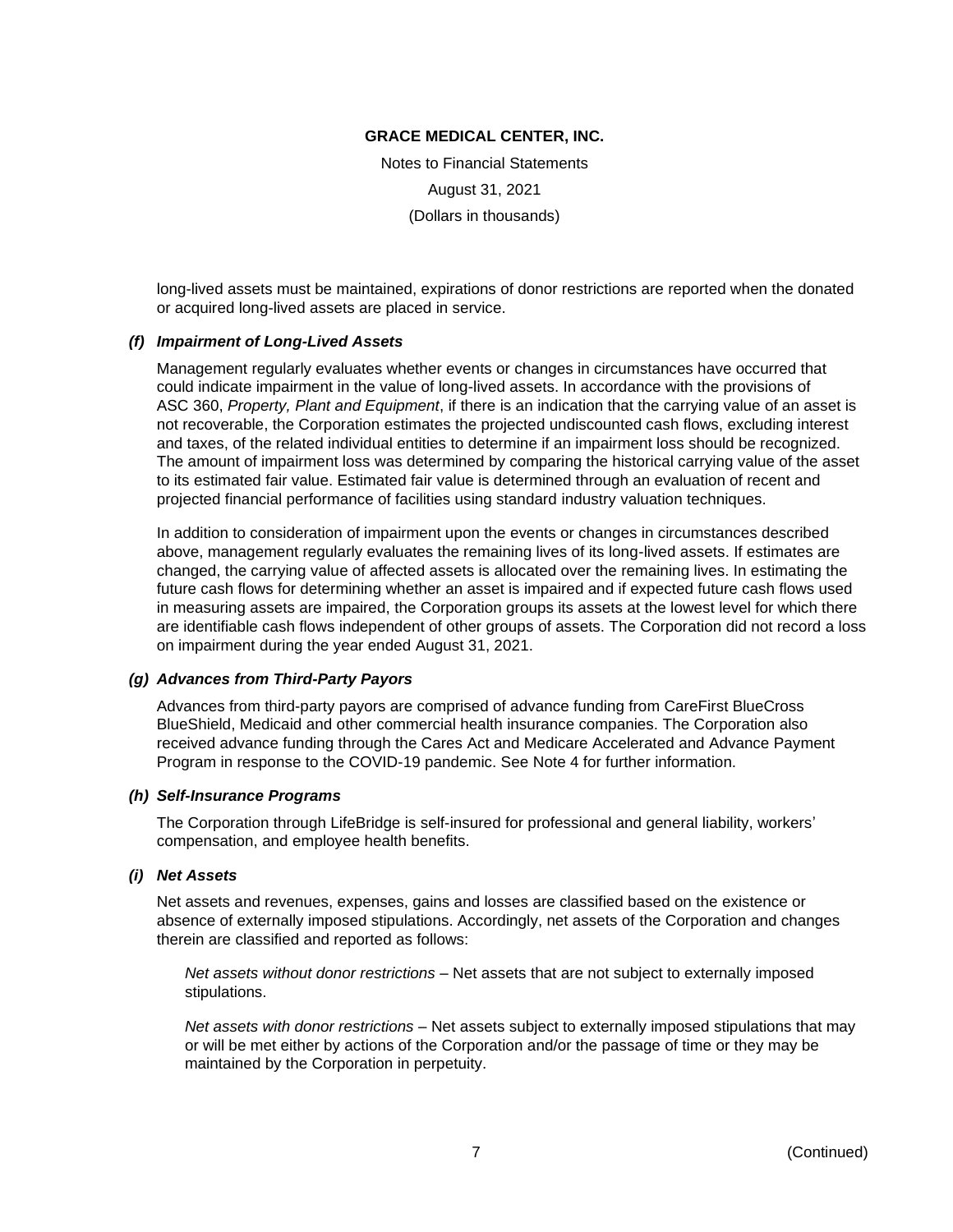Notes to Financial Statements August 31, 2021 (Dollars in thousands)

Revenues are reported as increases in net assets without donor restrictions unless use of the related asset is limited by externally imposed restrictions. Expenses are reported as decreases in net assets without donor restrictions. Gains and losses are reported as increases or decreases in net assets without donor restrictions unless use of the related asset is limited by externally imposed restrictions or law. Expirations of temporary restrictions of net assets (i.e., the externally stipulated purpose has been fulfilled and/or the stipulated time period has elapsed) are reported as reclassifications between the applicable classes of net assets if used to acquire capital assets; otherwise, they are recorded as unrestricted operating revenues.

# *(j) Net Patient Service Revenues*

Net patient service revenues for the Corporation is recorded at rates established by the State of Maryland Health Services Cost Review Commission (HSCRC) and, accordingly, reflects consideration expected to be received from patients based on rates in effect during the period in which the services are rendered over time and the Corporation's performance obligations are met. Generally, performance obligations satisfied over time relate to patients receiving acute care services. The Corporation measures the performance obligation from admission into the hospital to the point when it is no longer required to provide services to that patient, which is generally at the time of discharge. These services are considered to be a single performance obligation. Revenue for performance obligations satisfied at a point in time is recognized when services are provided, and the Corporation does not believe it is required to provide additional services to the patient.

Because all of its performance obligations relate to contracts with a duration of less than one year, the Corporation has elected to apply the optional exemption provided in FASB ASC 606-10-50-14(a) and, therefore, is not required to disclose the aggregate amount of the transaction price allocated to performance obligations that are unsatisfied or partially unsatisfied at the end of the reporting period. The unsatisfied or partially unsatisfied performance obligations referred to above are primarily related to inpatient acute care services at the end of the reporting period. The performance obligations for these contracts are generally completed when the patients are discharged, which generally occurs within days or weeks of the end of the reporting period.

The Corporation is utilizing the portfolio approach practical expedient in ASC 606, *Revenue from Contracts with Customers,* for contracts related to net patient service revenue. The Corporation accounts for the contracts within each portfolio as a collective group, rather than individual contracts, based on the payment pattern expected in each portfolio category and the similar nature and characteristics of the patients within each portfolio. The portfolios consist of major payor classes for inpatient revenue and outpatient revenue. Based on historical collection trends and other analyses, the Corporation has concluded that revenue for a given portfolio would not be materially different than if accounting for revenue on a contract-by-contract basis.

In prior years, the Corporation and the HSCRC agreed to implement the Global Budget Revenue (GBR) methodology. The Agreement is updated annually and was renewed for the one-year period June 30, 2021. The GBR model is a revenue constraint and quality improvement system, designed by the HSCRC to provide hospitals with strong financial incentives to manage their resources efficiently and effectively in order to slow the rate of increase in healthcare costs and improve healthcare delivery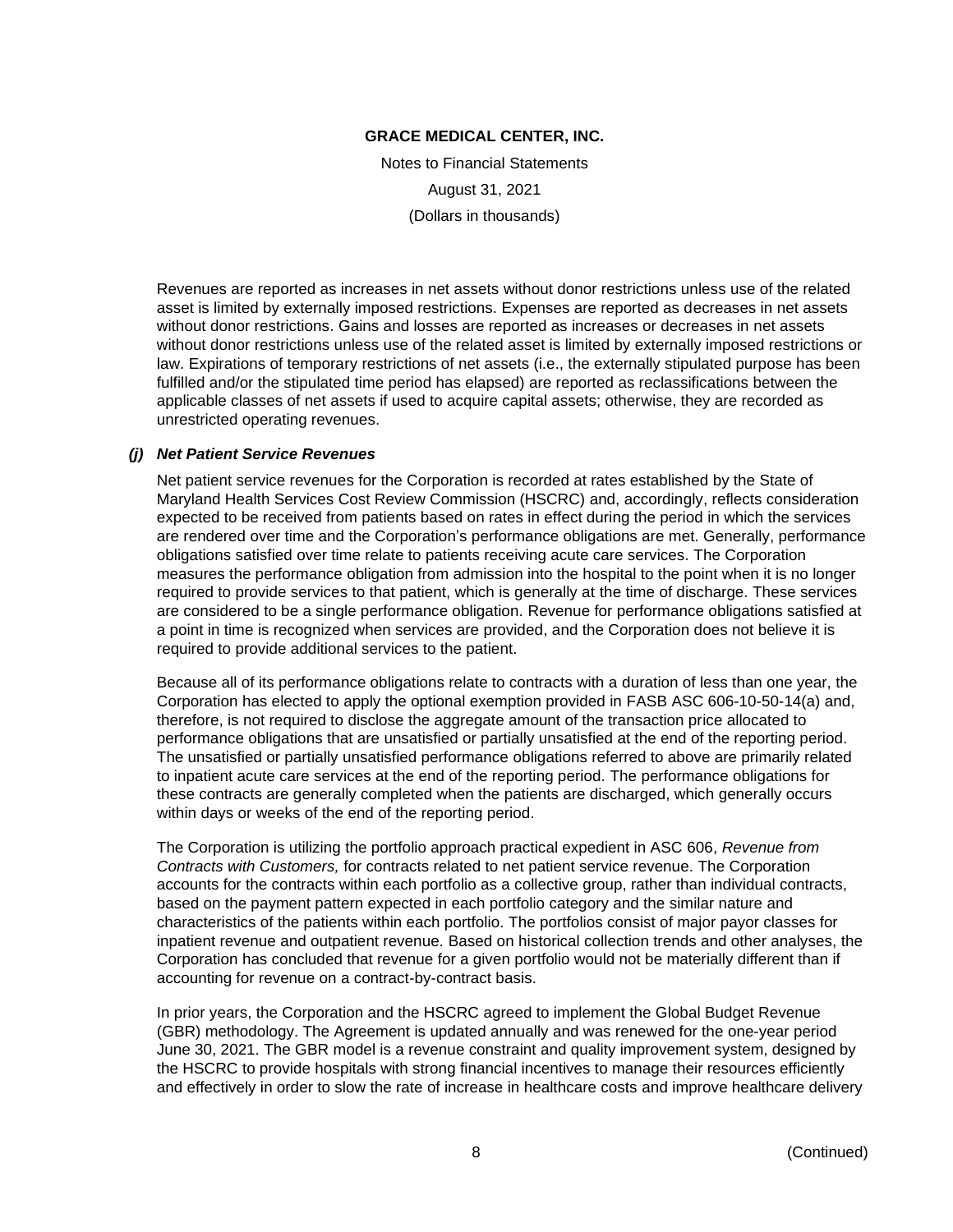Notes to Financial Statements August 31, 2021 (Dollars in thousands)

processes and outcomes. The GBR model is consistent with the Corporations' mission to provide the highest value of care possible to their patients and the communities they serve.

The GBR agreement establishes a prospective, fixed revenue base (the GBR cap) for each fiscal year. This includes both inpatient and outpatient regulated services. Under GBR, the Corporation's revenues for all HSCRC-regulated services is predetermined for the upcoming year, regardless of changes in volume (subject to certain limits), service mix intensity, or mix of inpatient or outpatient services that occur during the year. The GBR agreement allows the Corporation to adjust unit rates, within certain limits, to achieve the overall revenue base for the Corporation at year-end. Any overcharge or undercharge versus the GBR cap, within established constraint parameters, is prospectively added to the subsequent year's GBR cap. The GBR is adjusted for changes in market share, with the market-shift adjustments made semi-annually, on January and July 1. The GBR cap is adjusted annually for inflation, changes in payor mix and uncompensated care, as well as changes in population and aging within the Corporation's service area. A hospital's GBR cap may also be adjusted based on the hospital's performance on various quality and utilization metrics established by the HSCRC. During the year ended August 31, 2021 the HSCRC issued regulations due to the impact of COVID-19 (see note 4) on all hospitals in Maryland that allows hospitals to carry over any undercharge less amount recouped from other federal programs, including funds received from programs under the CARES Act as described in note 4, to the following fiscal year GBR cap. The HSCRC also may impose various other revenue adjustments that could be significant in the future. Unique considerations to the GBR for Grace Medical Center were adopted by the HSCRC beginning November 1, 2019 with the transition to LifeBridge Health. As part of these considerations, \$57.7 million of the \$107.7 million annual GBR was added to the GBR of Sinai Hospital. At the same time, Grace Medical retained \$50 million of GBR revenue on an annual basis. In addition, the normal application of both quality-based and market-shift methodologies have been modified for a defined period of time.

Contractual adjustments, which represent the difference between amounts billed as patient service revenue and amounts paid by third-party payors, are accrued in the period in which the related performance obligations are met. Because the Corporation does not pursue collection of amounts determined to qualify as charity care, such amounts are not reported as revenue.

Implicit price concessions represent differences between amounts billed and the estimated consideration the Corporation expects to receive from patients, which are determined based on historical collection experience, current market factors, and other factors. Generally, patients who are covered by third-party payors are responsible for patient responsibility balances, including deductibles and coinsurance, which vary in amount. The Corporation estimates that transaction price for patients with deductibles and coinsurance based on historical experience and current market conditions. The initial estimate of the transaction price is determined by reducing the standard charge by any explicit price concessions, discounts, and implicit price concessions. Subsequent changes to the estimate of the transaction price are generally recorded as adjustments to patient service revenue in the period of the change. Adjustments arising from a change in the transaction price were not significant during the year ended August 31, 2021.

All other patient service revenue is recorded at the estimated net realizable amounts from patients, third-party payors, and others for services rendered.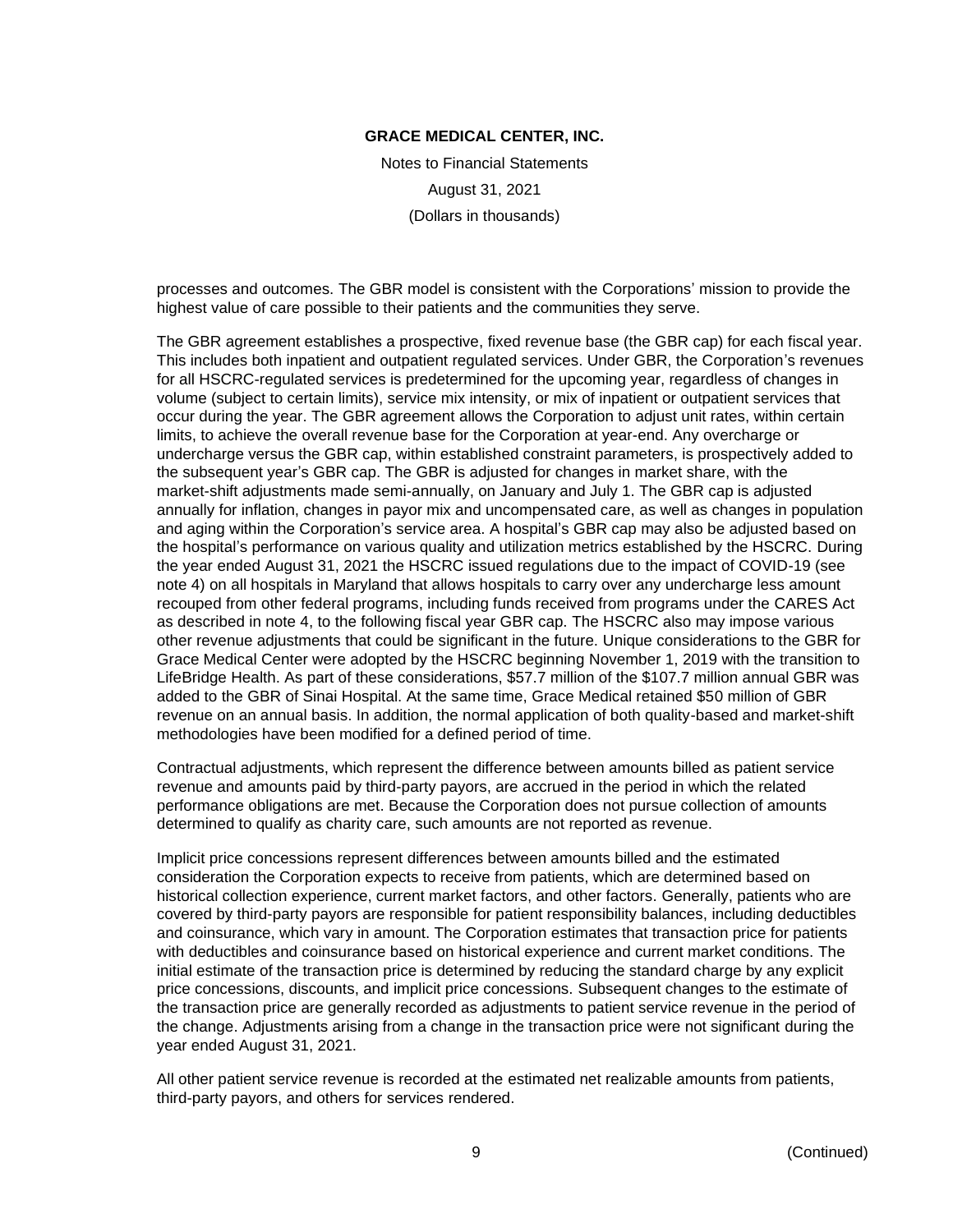Notes to Financial Statements August 31, 2021 (Dollars in thousands)

## *(k) Other Operating Revenue*

Other operating revenue includes revenue from other support services, including grants as disclosed below such as the funding received under the CARES Act.

# *(l) Grants*

Federal grants are accounted for either as an exchange transaction or as a contribution based on terms and conditions of the grant. If the grant is accounted for as an exchange transaction, then the revenue is recognized as other operating revenue when earned. If the grant is accounted for as a contribution, then the revenues are recognized as either other operating revenue or restricted contributions depending on the restrictions within the grant.

## *(m) Charity Care and Bad Debt Accounts*

The Corporation provides care to patients who meet certain criteria under their charity care policies without charge or at amounts less than their established rates. Because the facilities do not pursue the collection of amounts determined to qualify as charity care, those amounts are not reported as revenue. The amount of charity care provided based on patient charges forgone and total direct and indirect costs to provide the care, for the year ended August 31, 2021 was approximately \$545.

All patient accounts are handled consistently and appropriately to maximize cash flow and to identify bad debt accounts timely. Active accounts are considered bad debt accounts when they met specific collection activity guidelines and/or are reviewed by the appropriate management and deemed to be uncollectible. Every effort is made to identify and pursue all account balance liquidation options, including but not limited to third party payor reimbursement, patient payment arrangements, Medicaid eligibility and financial assistance. Third party receivable management agencies provide extended business office services and insurance outsource services to ensure maximum effort is taken to recover insurance and self-pay dollars before transfer to bad debt. Contractual arrangements with third party collection agencies were used to assist in the recovery of bad debt after all internal collection efforts have been exhausted. In so doing, the collection agencies must operate consistently with the goal of maximum bad debt recovery and strict adherence with Fair Debt Collections Practices Act (FDCPA) rules and regulations, while maintaining positive patient relations.

## *(n) Income Taxes*

The Corporation has been recognized by the Internal Revenue Service as tax-exempt pursuant to Section 501(c)(3) of the Internal Revenue Code. The Corporation accounts for uncertain tax positions in accordance with Financial Accounting Standards Board (FASB) Accounting Standards Codification (ASC) Topic 740, *Income Taxes*.

## *(o) Use of Estimates*

The preparation of financial statements in conformity with U.S. generally accepted accounting principles requires management to make estimates and assumptions that affect the reported amounts of assets and liabilities, the disclosure of contingent assets and liabilities at the date of the financial statements, and the reported amounts of revenues and expenses during the reporting period. Actual results could differ from those estimates.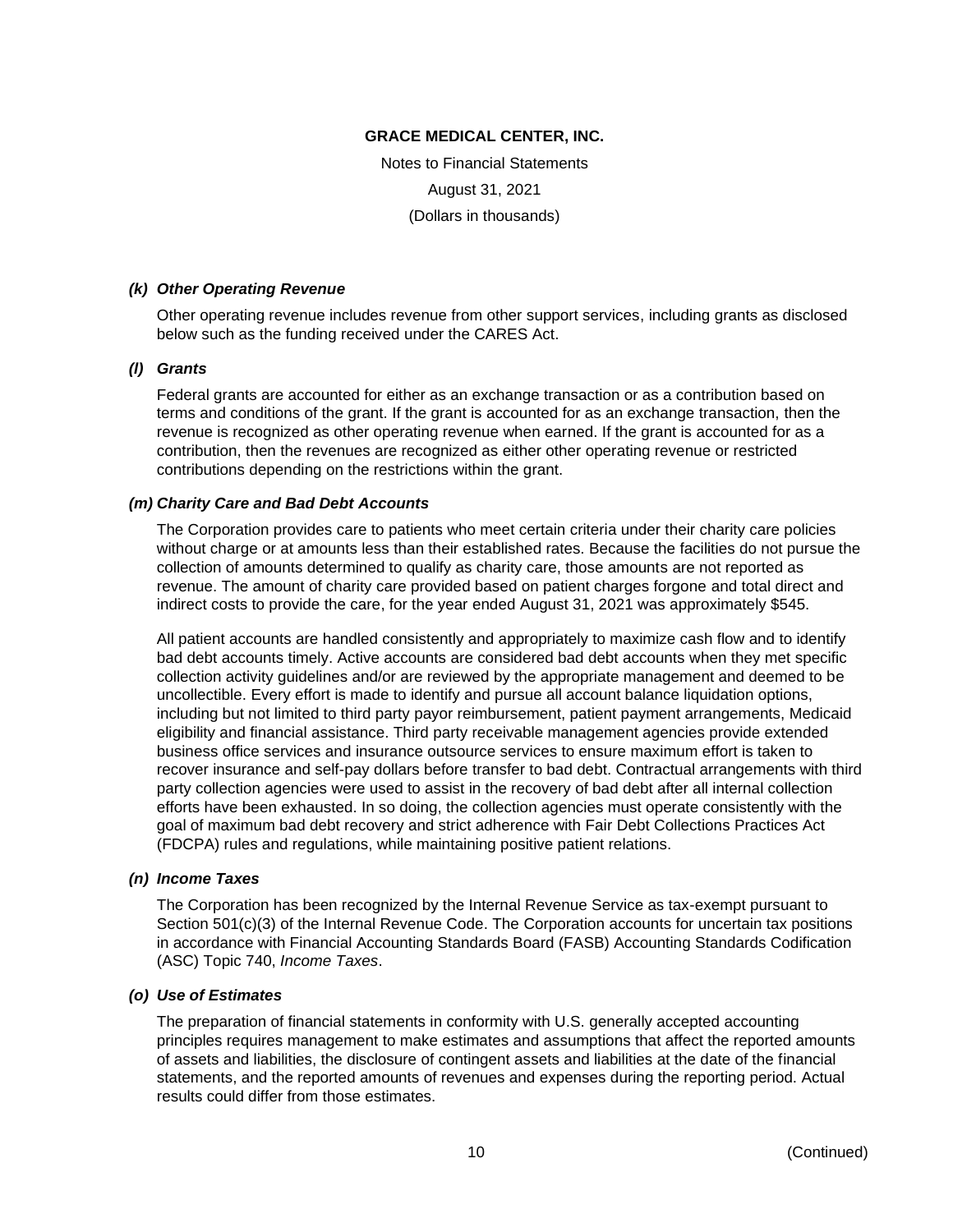Notes to Financial Statements August 31, 2021 (Dollars in thousands)

## *(p) Excess of Revenues over Expenses*

The accompanying statements of operations include a performance indicator, excess of revenue over expenses. Changes in unrestricted net assets that are excluded from excess of revenues over expenses, consistent with industry practice, include changes in restricted gifts received and transfers from affiliates.

# *(q) Management's Assessment and Plans*

The Corporation adopted Accounting Standards Update (ASU) No. 2014-15, *Disclosure of Uncertainties about an Entity's Ability to Continue as a Going Concern*, (ASU 2014-15), which requires management to evaluate an entity's ability to continue as a going concern within one year after the date that the financial statements are issued (or available to be issued, when applicable). The Corporation incurred a net loss during the year ended August 31, 2021. LifeBridge has committed to fund the operations of the Corporation to January 11, 2023 by funding operating cash deficits, required debt payments, and capital expenditures.

# *(r) New Accounting Pronouncements*

The FASB issued ASU No. 2016-02, *Leases* (ASU 2016-02), which required lessees to recognize most leases on-balance sheets, increasing their reported assets and liabilities. This update was developed to provide financial statement users with more information about an entity's leasing activities and required changes in processes and internal controls. The Corporation adopted ASU 2016-02 on September 1, 2020, using a modified retrospective approach. The Corporation also elected the package of practical expedients permitted under the new standard that allowed the Corporation to carry forward historical lease classification. The impact of adoption on the consolidated financial statements was an increase on September 1, 2020 in other noncurrent assets to record right-of-use assets and an increase in other current and noncurrent liabilities to record lease obligations for current operating leases of approximately \$1,250, representing the present value of remaining lease payments for operating leases.

In August 2018, the FASB issued ASU No. 2018-15*, Intangibles – Goodwill and Other – Internal-Use Software, Customer's Accounting for Implementation Costs Incurred in a Cloud Computing Arrangement that is a Service Contract.* This ASU aligns the requirements for capitalizing implementation costs incurred in a hosting arrangement that is a service contract with the requirements for capitalizing implementation costs incurred to develop or obtain internal-use software. The ASU is effective for the Corporation for annual reporting periods beginning after December 15, 2020, and interim periods beginning after December 15, 2021 with early adoption permitted. The Corporation is currently assessing the impact that ASU 2018-15 will have on its consolidated financial statements and will adopt the provisions upon the effective date.

From time to time, new accounting guidance is issued by the FASB or other standard setting bodies that is adopted by the Corporation as of the effective date or, in some cases where early adoption is permitted, in advance of the effective date. The Corporation has assessed the recently issued guidance that is not yet effective and, unless otherwise indicated above, believes the new guidance will not have a material impact on our consolidated financial position, results of operations, or cash flows.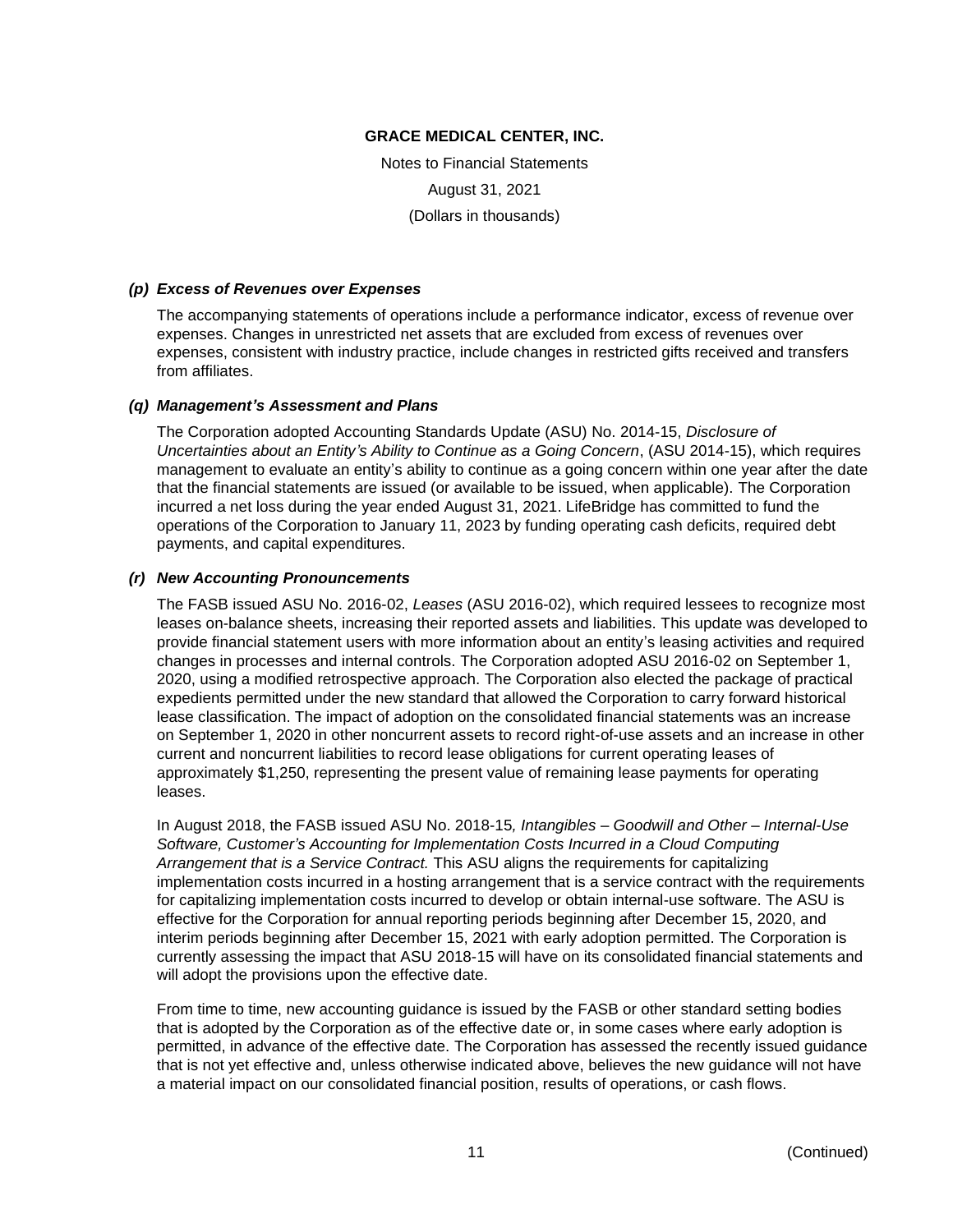Notes to Financial Statements August 31, 2021 (Dollars in thousands)

# **(3) COVID-19**

The CARES Act, which was enacted on March 27, 2020, authorizes \$100 billion in funding to hospitals and other healthcare providers to be distributed through the Public Health and Social Services Emergency Fund (the "PHSSEF"), which was subsequently increased to \$175 billion. Payments from the PHSSEF are intended to compensate healthcare providers for lost revenues and incremental expenses incurred in response to the COVID-19 pandemic and are not required to be repaid provided the recipients attest to and comply with certain terms and conditions, including limitations on balance billing and not using PHSSEF funds to reimburse expenses or losses that other sources are obligated to reimburse. The U.S. Department of Health and Human Services (the "HHS") initially distributed \$30 billion of this funding based on each provider's share of total Medicare fee-for-service reimbursement in 2019, but announced that \$50 billion in CARES Act funding (including the \$30 billion already distributed) will be allocated proportional to providers' share of 2018 net patient revenue. HHS indicated that distributions of the remaining \$50 billion were targeted primarily to hospitals in COVID-19 high impact areas, to rural providers, and to reimburse providers for COVID-19-related treatment of uninsured patients. The Corporation received approximately \$12,188 in payments from the initial PHSSEF payments of which \$2,713 were recognized as revenue and included within other operating revenue for the year ended August 31, 2021, in the accompanying statement of operations.

As a way to increase cash flow to Medicare providers impacted by the COVID-19 pandemic, the CARES Act expanded the Medicare Accelerated and Advance Payment Program. Inpatient acute care hospitals may request accelerated payments of up to 100% of the Medicare payment amount for a six-month period (not including Medicare Advantage payments). CMS based payment amounts for inpatient acute care hospitals on the provider's Medicare fee-for-service reimbursements in the last six months of 2019. Such accelerated payments are interest free for inpatient acute care hospitals for 12 months, and the program initially required CMS to recoup the payments beginning 120 days after receipt by the provider, by withholding future Medicare fee-for-service payments for claims until the full accelerated payment has been recouped. On October 1, 2020, new legislation was signed that delayed the timing of the recoupments of these advances by CMS, which will now begin in April 2021. The payments are made for services a healthcare entity has provided or will provide to its Medicare patients who are the healthcare entity's customers. Therefore, they are accounted for under Topic 606 as revenue. In April 2020, the Corporation received approximately \$8,764 of accelerated payments, some of which have been accrued on the consolidated balance sheet as of August 31, 2021 as a contract liability, in accordance with ASC 606 and is included within advances from third-party payors on the accompanying balance sheets. Beginning in April 2021, Medicare began to retract money from normal payments to reduce this contract liability. As of August 31, 2021 a total of \$465 was recouped by Medicare related to the accelerated payments received.

The Corporation continues to assess the potential impact of the CARES Act, the PPPHCE Act, the potential impact of future stimulus measures, if any, and the impact of other laws, regulations, and guidance related to COVID-19 on our business, results of operations, financial condition and cash flows.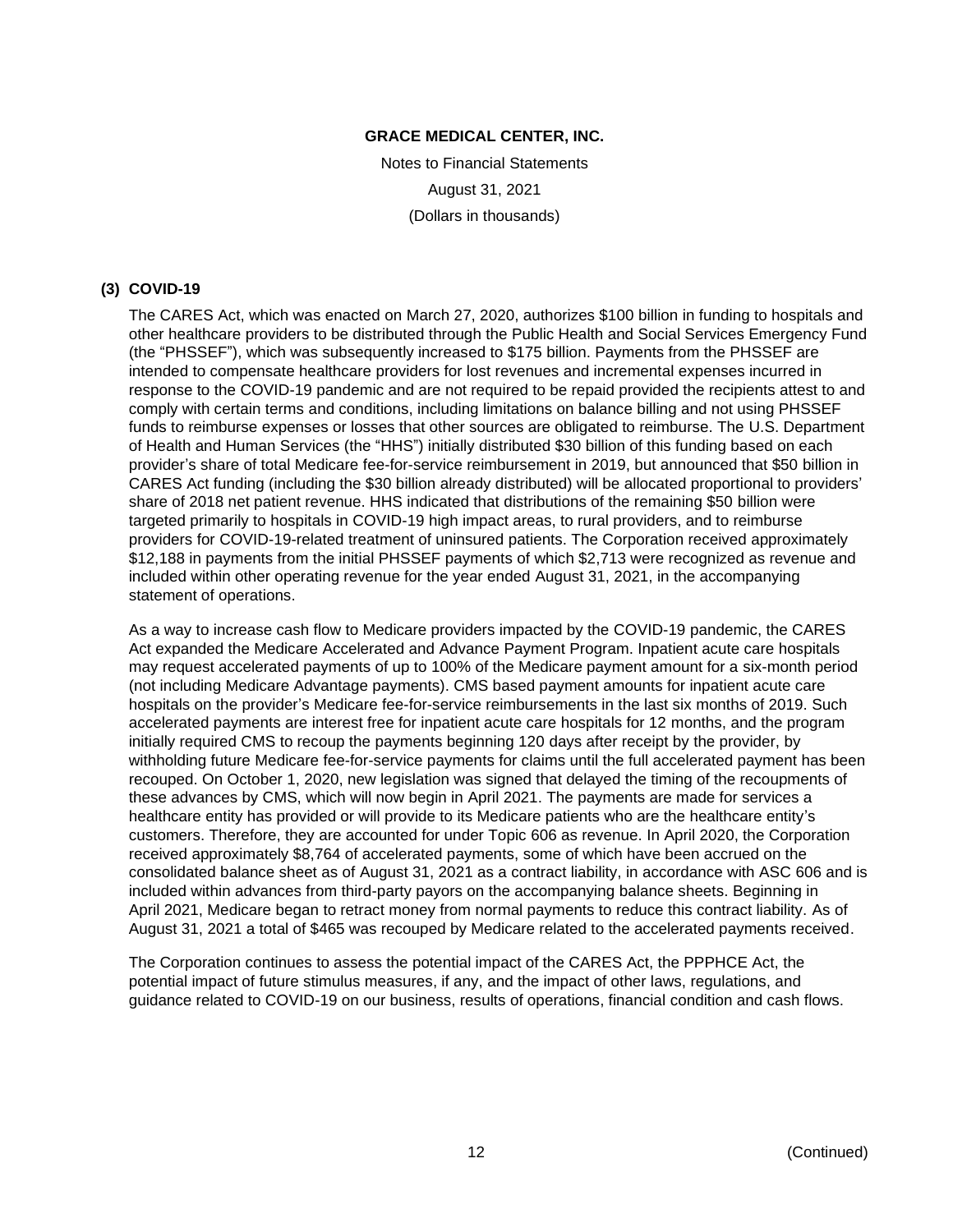Notes to Financial Statements August 31, 2021 (Dollars in thousands)

#### **(4) Investments**

Investments, which consist of assets limited as to use in the accompanying balance sheets are stated at fair value or under the equity method, as appropriate, as of August 31, 2021, and consist of the following:

| Assets limited as to use:      |              |
|--------------------------------|--------------|
| Construction funds:            |              |
| Cash equivalents               | \$<br>42.858 |
| Total assets limited as to use | 42.858       |

#### **(5) Liquidity and Availability**

Financial assets available for general expenditure within one year of August 31, 2021 include the following (in thousands):

| Cash and cash equivalents | S | 4.938  |
|---------------------------|---|--------|
| Patient receivables       |   | 5.253  |
| Other receivables         |   | 363    |
|                           | S | 10.554 |

The Corporation has assets limited to use held by trustees, set aside for the Corporation's future construction projects. These investments are not reflected in the amounts above.

#### **(6) Property and Equipment**

Property and equipment are classified as follows at August 31:

|                               | <b>Estimated</b> |              |
|-------------------------------|------------------|--------------|
|                               | useful life      | 2021         |
| Land                          |                  | \$<br>1,370  |
| Land improvements             | 8 to 20 years    | 2,581        |
| Building and improvements     | 10 to 40 years   | 56,198       |
| Fixed equipment               | 8 to 20 years    | 12,180       |
| Movable equipment             | 3 to 15 years    | 40,278       |
|                               |                  | 112,607      |
| Less accumulated depreciation |                  | (61, 989)    |
|                               |                  | 50,618       |
| Construction in progress      |                  | 2,546        |
| Property and equipment, net   |                  | \$<br>53,164 |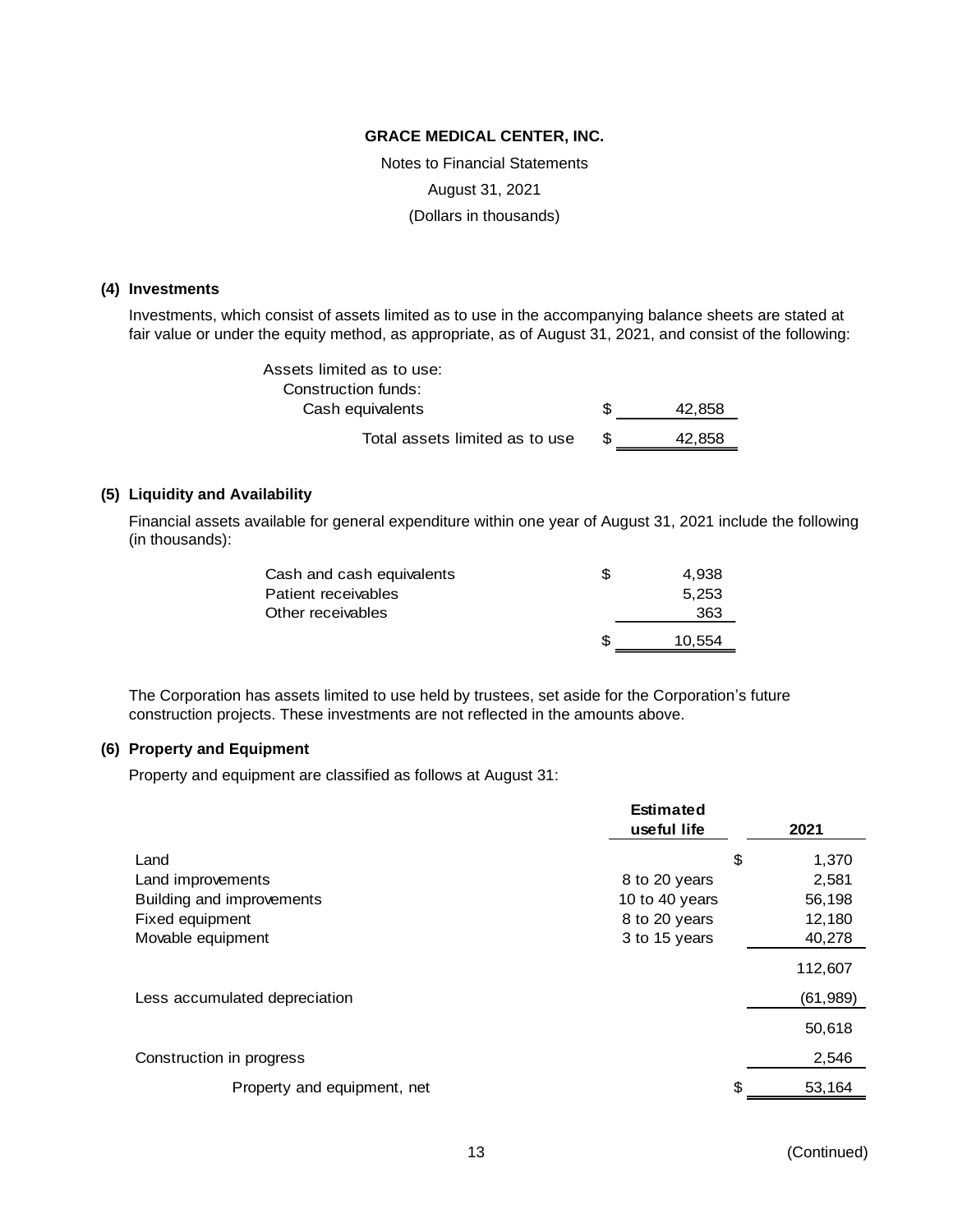Notes to Financial Statements August 31, 2021

(Dollars in thousands)

Depreciation and amortization in the year ended August 31, 2021 was \$4,248. Of this, depreciation expense for the year ended August 31, 2021 was \$3,838.

During the year ended August 31, 2021, the Corporation incurred a loss on the disposal of assets of approximately \$3,228 due to the write off of certain property and equipment.

## **(7) Long-Term Debt**

As of August 31, 2021, long-term debt consists of the following:

| Maryland Health and Higher Educational |   |          |
|----------------------------------------|---|----------|
| Facilities Authority (MHEFFA):         |   |          |
| Revenue Bonds Series 2021              | S | 42,857   |
| Less current portion                   |   | (7, 143) |
| Less deferred financing costs          |   | (140)    |
| Long-term debt, net                    | S | 35.574   |

A single obligated group (the Obligated Group), consisting of LifeBridge, Sinai, Northwest, Grace, Levindale, BJHF, CHSF, CCHS, Carroll, CCMS, CHG, CH, and CRCCP, has been formed with respect to certain bonds issued by the Maryland Health and Higher Educational Facilities Authority (MHHEFA) and certain other obligations. Members of the Obligated Group are jointly and severally liable for all of the outstanding bonds issued by MHHEFA on behalf of LifeBridge and CCHS and their respective affiliates, together with other obligations issued on parity with such bonds.

On April 1, 2020, Bank of America issued a \$50,000 note payable on behalf of the Obligated Group. The proceeds of the note payable have been used to finance the cost of demolition, construction, and renovation at Grace Medical Center. Accordingly, the debt has been pushed down to the Corporation's financial statements and the related interest expense since the proceeds were for the Corporation's benefit. The note payable has a maturity date of April 1, 2027 with an interest rate of 1.9%. In July 2021, a bond was issued by MHHEFA for the outstanding principal amount of the note payable.

The total future principal payments on long-term debt payments are as follows:

| Years ending August 31: |              |
|-------------------------|--------------|
| 2022                    | \$<br>7,143  |
| 2023                    | 7,143        |
| 2024                    | 7,143        |
| 2025                    | 7,143        |
| 2026                    | 7,143        |
| Thereafter              | 7,142        |
|                         | \$<br>42,857 |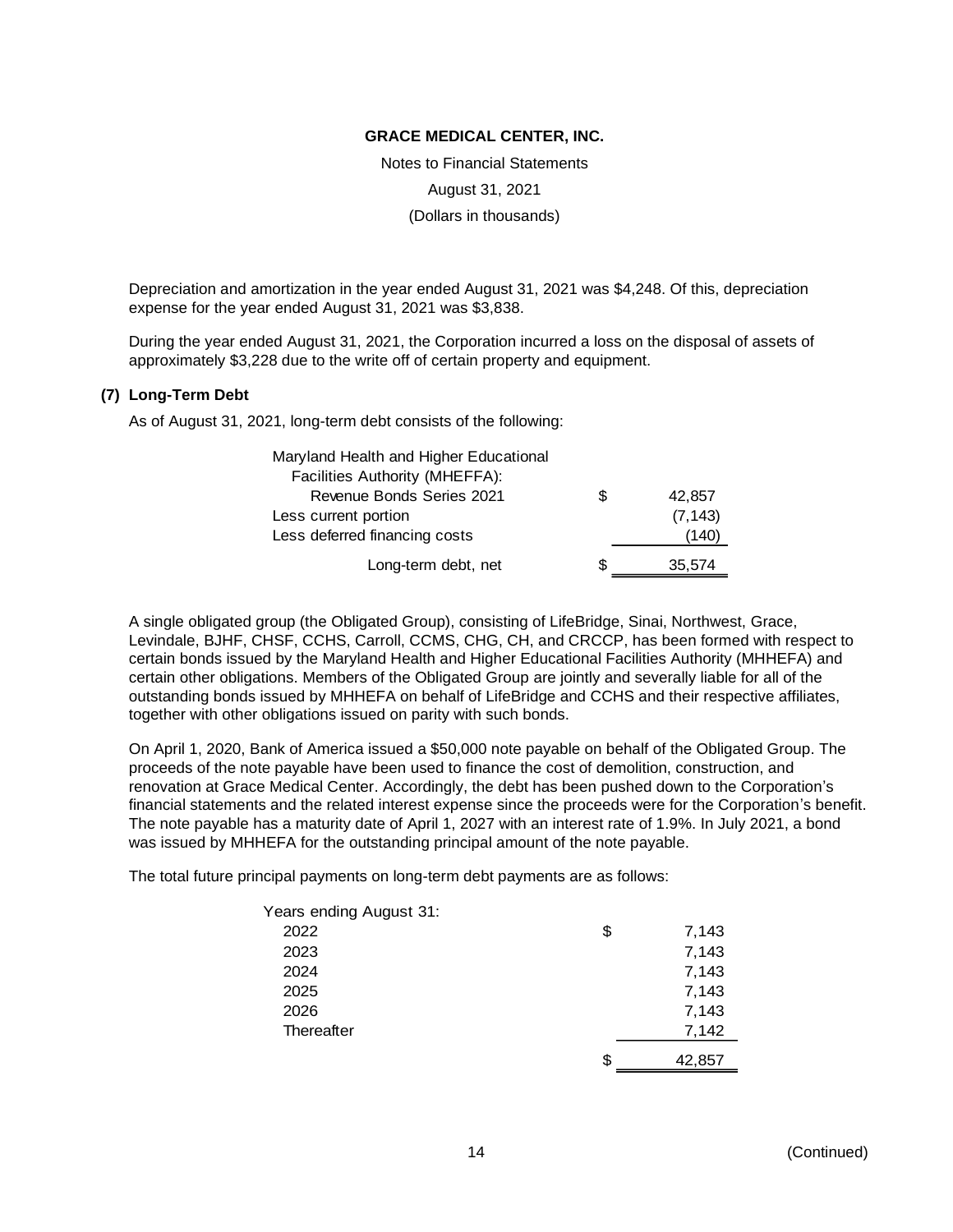Notes to Financial Statements

August 31, 2021

(Dollars in thousands)

## **(8) Net Assets With Donor Restrictions**

Net assets without and with donor restrictions are available for the following purposes at August 31, 2021:

| Without donor restrictions:     |    |        |
|---------------------------------|----|--------|
| Undesignated                    | S  | 10.898 |
| With donor restrictions:        |    |        |
| Purpose restricted – operations |    | 153    |
| Net assets                      | ß. | 11,051 |

# **(9) Employee Benefit Plans**

The Corporation has a supplemental 403(b) retirement plan for eligible employees and has elected to match varying percentages of an employee's contribution up to a certain percentage of the employee's annual salary. The associated expense for the year ended August 31, 2021, was \$4,268 and is included in salaries and employee benefits in the accompanying statements of operations.

## **(10) Regulation and Reimbursement**

The Corporation and other healthcare providers in Maryland are subject to certain inherent risks, including the following:

- Dependence on revenues derived from reimbursement by the federal Medicare and state Medicaid programs;
- Regulation of hospital rates by the State of Maryland Health Services Cost Review Commission (HSCRC);
- Government regulation, government budgetary constraints, and proposed legislative and regulatory changes; and
- Lawsuits alleging malpractice and related claims.

Such inherent risks require the use of certain management estimates in the preparation of the Corporation's consolidated financial statements, and it is reasonably possible that a change in such estimates may occur.

The Medicare and Medicaid programs represent a substantial portion of the Corporation's revenues, and the Corporation's operations are subject to a variety of other federal, state, and local regulatory requirements. Failure to maintain required regulatory approvals and licenses and/or changes in such regulatory requirements could have a significant adverse effect on the Corporation. Changes in federal and state reimbursement funding mechanisms and related government budgetary constraints could have a significant adverse effect on the Corporation.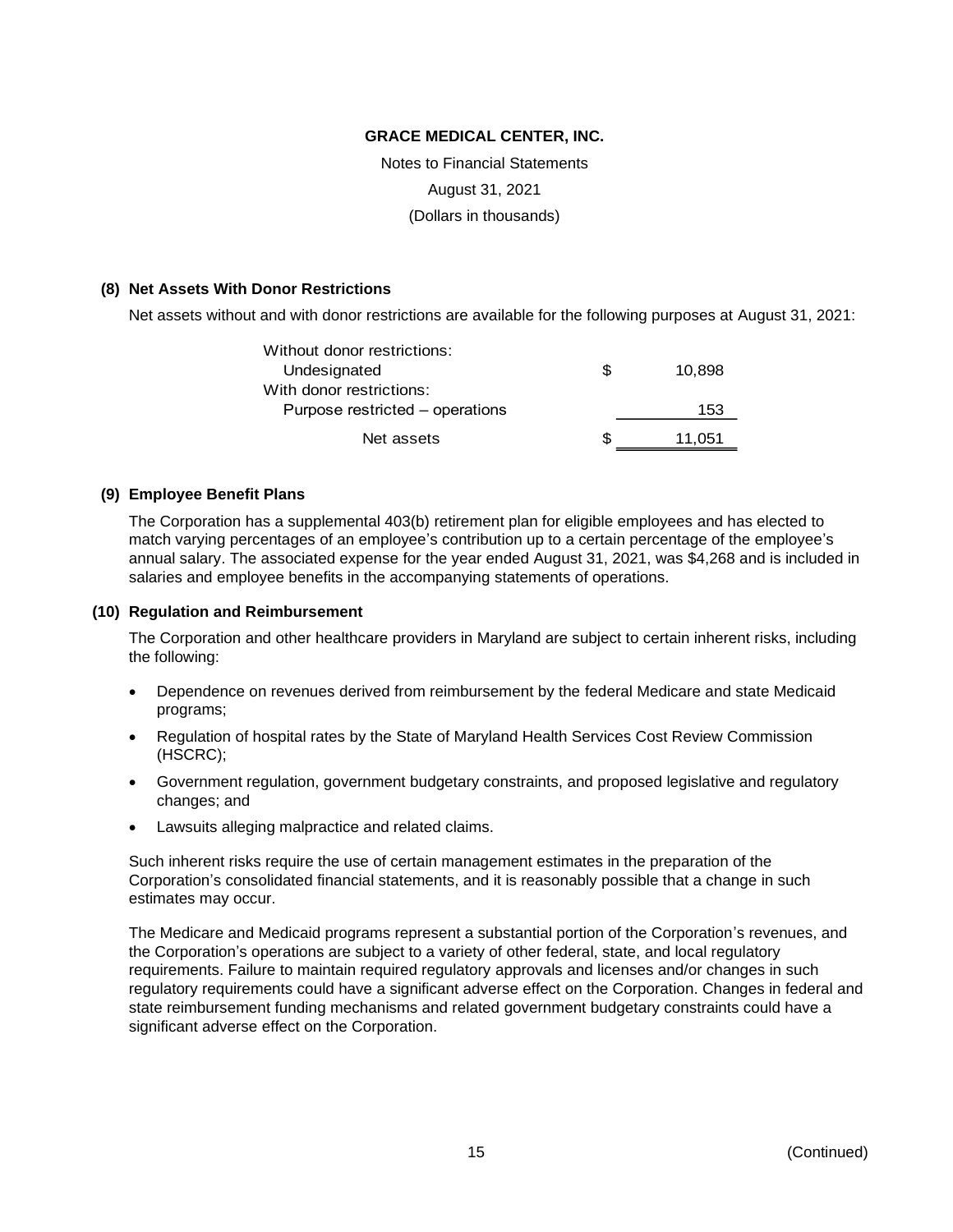Notes to Financial Statements August 31, 2021 (Dollars in thousands)

The current rate of reimbursement for hospital services to patients under the Medicare and Medicaid programs is based on an agreement between the Centers for Medicaid and Medicare Services (CMS) and the State of Maryland. This agreement is based upon a waiver from Medicare prospective payment system reimbursement principles granted to the State of Maryland by CMS.

In January 2019, Maryland entered a newly negotiated phase of the waiver agreement with CMS. This subsequent phase is designed to last for 10 years, with two distinct five-year periods, the first five-year period ending December 31, 2023. While elements of the initial agreement pertaining to limits on hospital per capita growth and growth of total-cost-of-care per Medicare beneficiary of Maryland compared to the nation remain unchanged, the new agreement expands the scope of the waiver to focus more on a patient's total-cost-of-care. Most notably, Maryland will be required to generate annual Medicare total-cost-of-care savings of \$300 million per year by the end of 2023, with all Maryland hospitals demonstrating total-cost-of-care savings through care redesign initiatives. In addition, Maryland will continue to maintain patient quality methodologies focused on readmissions, hospital acquired conditions and potentially avoidable utilization, but will also adopt statewide measures related to national measures such as falls prevention and opioid overdoses.

# **(11) Self-Insurance Programs**

## *(a) Professional/General Liability*

The Corporation is self-insured, through LifeBridge Insurance, for most professional and general liability claims arising out of the operations since November 1, 2019. Estimated liabilities have been recorded for both reported and incurred but not reported claims.

LifeBridge Insurance purchases reinsurance coverage from other highly rated insurance carriers to cover their liabilities in excess of various retentions. The amounts that LifeBridge subsidiaries must transfer to LifeBridge Insurance to fund professional and general liability claims are actuarially determined and are sufficient to cover expected liabilities. Management's estimate of the liability for professional and general liability claims, including incurred but not reported claims, is principally based on actuarial estimates performed by an independent third-party actuary. Amounts in excess of the self-insured limits are insured by highly rated commercial insurance companies. This estimated accrual is included in other long term liabilities and a related receivable in other assets in the accompanying consolidated balance sheets. Management believes these accruals are adequate to provide for all professional liability claims that have been incurred through August 31, 2021 but the ultimate liability may be more or less than the amount recorded.

## *(b) Workers' Compensation and Health Insurance*

The Corporation is insured for workers' compensation liability through a combination of self-insurance and excess insurance policies since November 1, 2019. The Corporation is also self-insured for employee health claims. Losses for asserted and unasserted claims are accrued based on estimates derived from past experiences, as well as other considerations including the nature of each claim or incident, relevant trend factors, and estimates of incurred but not reported amounts.

The Corporation has accrued an immaterial liability for known and incurred but not reported claims. This amount is included in accounts payable and accrued liabilities in the accompanying consolidated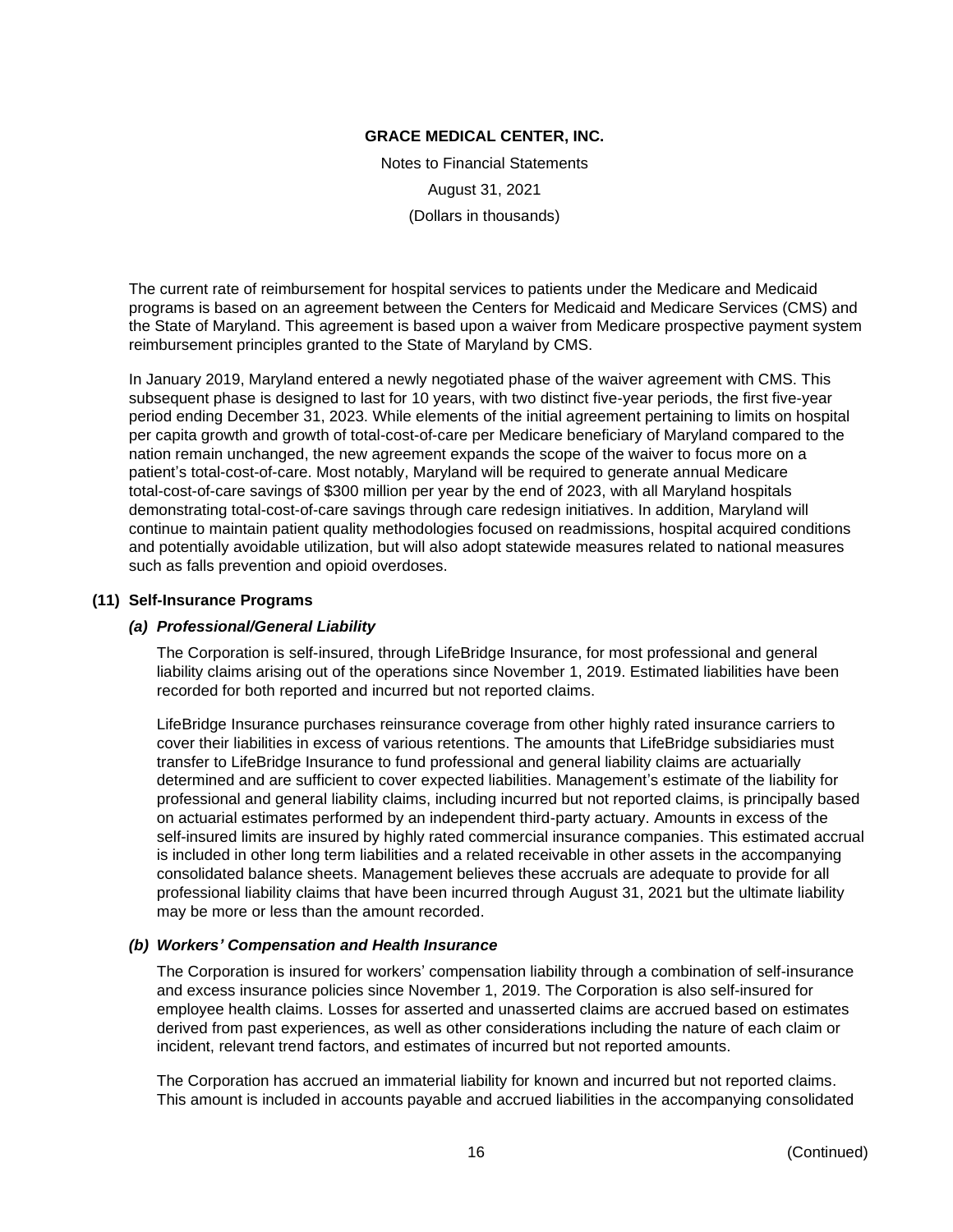Notes to Financial Statements

August 31, 2021

(Dollars in thousands)

balance sheets. Management believes these accruals are adequate to provide for all workers' compensation and employee health claims that have been incurred through August 31, 2021 but the ultimate liability may be more or less than the amount recorded.

LifeBridge maintains stop-loss policies on workers' compensation claims. The Corporation is insured for individual claims exceeding \$450.

#### **(12) Net Patient Service Revenue and Patient Receivables**

The Corporation grants credit without collateral to its patients, most of whom are local residents and are insured under third-party payor agreements. The mix of receivables from patients and third-party payors is as follows:

|                      | <b>August 31, 2021</b> |
|----------------------|------------------------|
| Medicare             | 47 %                   |
| Medicaid             | 43                     |
| <b>BlueCross</b>     | 2                      |
| Commercial and other | 5                      |
| Self-pay             | 3                      |
|                      | 100 %                  |

The mix of net patient service revenue for the Corporation is as follows:

|                      | Year ended<br><b>August 31, 2021</b> |  |  |
|----------------------|--------------------------------------|--|--|
| Medicare             | 46 %                                 |  |  |
| Medicaid             | 45                                   |  |  |
| <b>BlueCross</b>     | 2                                    |  |  |
| Commercial and other | 4                                    |  |  |
| Self-pay             | 3                                    |  |  |
|                      | 100 %                                |  |  |

## **(13) Commitments and Contingencies**

## *(a) Litigation*

The Corporation is subject to numerous laws and regulations of federal, state, and local governments. The Corporation's compliance with these laws and regulations can be subject to periodic governmental review and interpretation, which can result in regulatory action unknown or unasserted at this time. Management is aware of certain asserted and unasserted legal claims and regulatory matters arising in the ordinary course of business. After consultation with legal counsel, it is management's opinion that the ultimate resolution of these claims will not have a material adverse effect on the Corporation's financial position.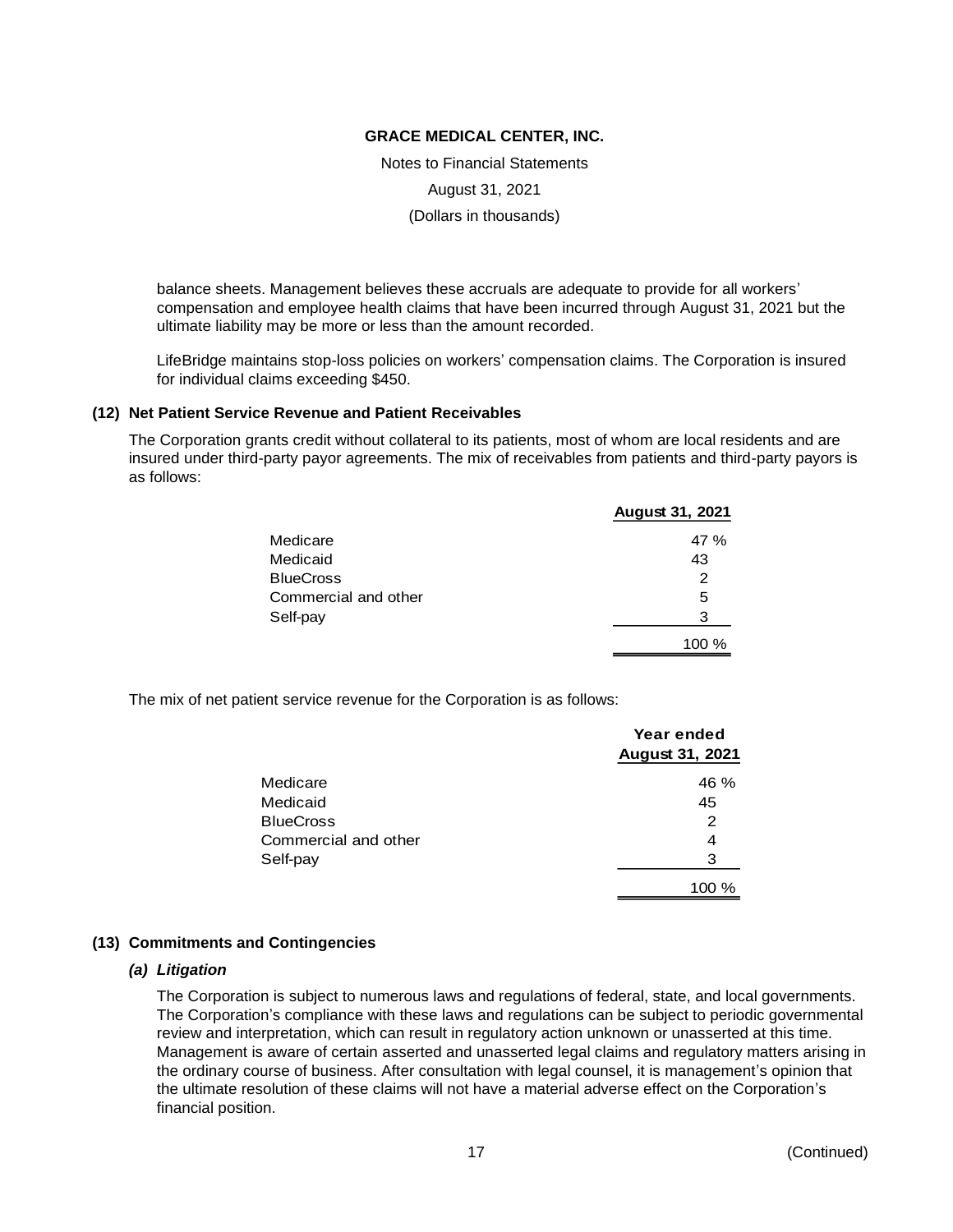Notes to Financial Statements August 31, 2021 (Dollars in thousands)

## *(b) Operating Leases*

The Corporation has operating leases for real estate, personal property and equipment. The Corporation determines if an arrangement is a lease at the inception of a contract. Leases with an initial term of twelve months or less are not recorded on the balance sheet.

The Corporation has lease agreements which require payments for lease and non-lease components and has elected to account for these as a single lease component. For leases that commenced before the effective date of ASU 2016-02, the Corporation elected the permitted practical expedients to not reassess the following: (i) whether any expired or existing contracts contain leases; (ii) the lease classification for any expired or existing leases; and (iii) initial direct costs for any existing leases.

Right-of-use assets represent the Corporation's right to use an underlying asset during the lease term, and lease liabilities represent the Corporation's obligation to make lease payments arising from the lease. Right-of-use assets and liabilities are recognized at the commencement date, based on the net present value of fixed lease payments over the lease term. The Corporation's lease term includes options to extend or terminate the lease when it is reasonably certain that the options will be exercised. As most of the Corporation's operating leases do not provide an implicit rate, the Corporation uses its incremental borrowing rate based on the information available at the commencement date in determining the present value of lease payments. The Corporation considers recent debt issuances, as well as publicly available data for instruments with similar characteristics when calculating its incremental borrowing rates. Variable lease costs consistent primarily of common area maintenance and are not significant to total lease expense.

| <b>Balance sheet classification</b> |                                                    | 2021 |         |
|-------------------------------------|----------------------------------------------------|------|---------|
| Assets:                             |                                                    |      |         |
| Operating leases                    | Operating lease right-of-use assets, net           | \$   | 1,251   |
| Liabilities:                        |                                                    |      |         |
| Current:                            |                                                    |      |         |
| Operating leases                    | Current portion of operating lease liabilities     | \$   | 282     |
| Noncurrent:                         |                                                    |      |         |
| Operating leases                    | Operating lease liabilities                        |      | 970     |
| Total lease liabilities             |                                                    |      | 1,252   |
|                                     | Weighted average remaining term - operating leases |      | 4 years |
|                                     | Weighted average discount rate – operating leases  |      | 4%      |

Operating and finance right-of-use assets and liabilities as of August 31, 2021 were as follows: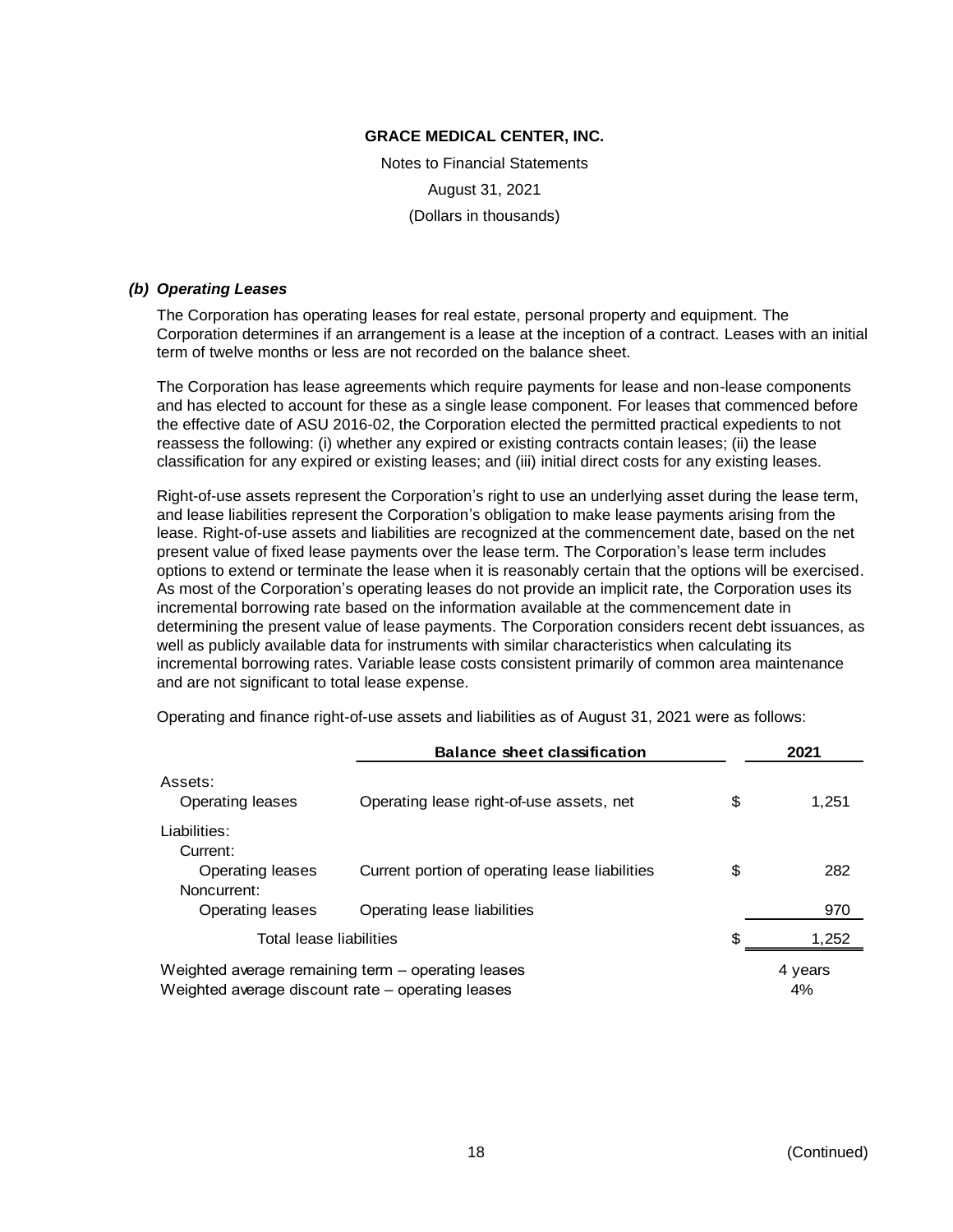Notes to Financial Statements

August 31, 2021

(Dollars in thousands)

The following table presents certain information related to lease expenses for operating leases at August 31, 2021. All expenses related to operating leases and short term and variable lease expense are included in other operating expenses:

| Operating leases                       | S | 417 |
|----------------------------------------|---|-----|
| Short term and variable lease expenses |   | 323 |
| Total expenses                         | S | 740 |

The following table presents supplemental cash flow information for the year ending August 31, 2021:

| Cash paid for amounts included in         |     |
|-------------------------------------------|-----|
| measurement of lease liabilities:         |     |
| Operating cash flows for operating leases | 417 |

The following table reconciles the undiscounted cash flows to the operating lease liabilities recorded on the balance sheet at August 31, 2021:

|                                       | <b>Operating</b><br>leases |
|---------------------------------------|----------------------------|
| 2022                                  | \$<br>282                  |
| 2023                                  | 295                        |
| 2024                                  | 318                        |
| 2025                                  | 342                        |
| 2026                                  | 15                         |
| Total minimum lease payments          | 1,252                      |
| Less current obligations under leases | (282)                      |
| Long-term lease obligations           | \$<br>970                  |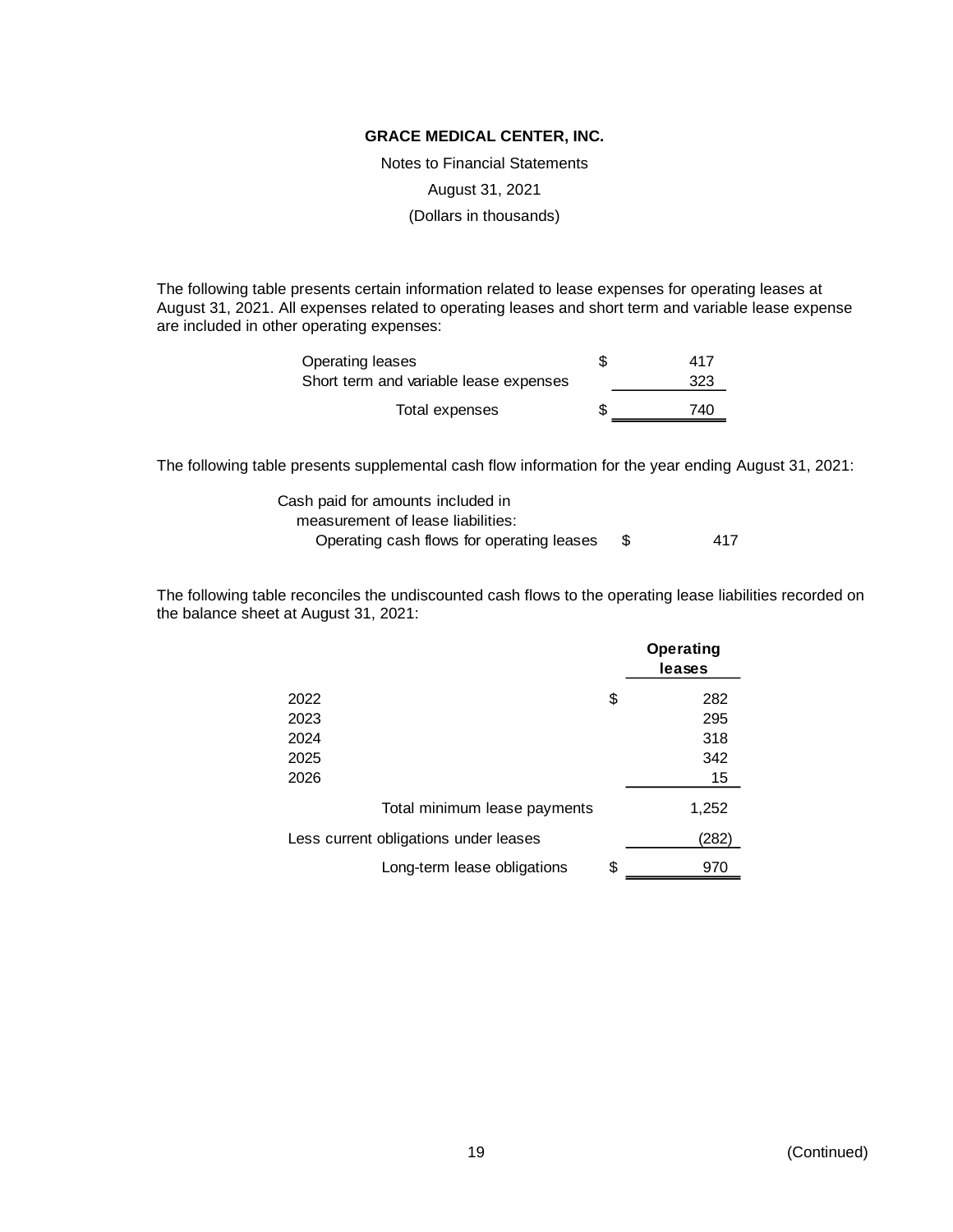Notes to Financial Statements

August 31, 2021

(Dollars in thousands)

# **(14) Functional Expenses**

The Corporation provides general healthcare services to patients. Expenses related to providing these services are as follows:

|                               | Year ended August 31, 2021           |                                      |        |  |
|-------------------------------|--------------------------------------|--------------------------------------|--------|--|
|                               | <b>Healthcare</b><br><b>Services</b> | <b>General and</b><br>administrative | Total  |  |
| Salaries and benefits         | \$<br>26.454                         | 6,855                                | 33,309 |  |
| Supplies                      | 5,973                                | 220                                  | 6,193  |  |
| <b>Purchased services</b>     | 12,156                               | 5,716                                | 17,872 |  |
| Depreciation and amortization | 5,021                                | 2,455                                | 7,476  |  |
| Repairs and maintenance       | 107                                  | 592                                  | 699    |  |
| <b>Interest</b>               |                                      | 877                                  | 877    |  |
|                               | \$<br>49.711                         | 16,715                               | 66.426 |  |

The financial statements report certain categories of expenses that are attributable to more than one function. Therefore, these expenses require allocation on a reasonable basis that is consistently applied. The expenses that are allocated include salaries, wages and benefits, and purchased services, which include allocations on the basis of estimates of time and effort.

## **(15) Fair Value of Financial Instruments**

The following methods and assumptions were used by the Corporation in estimating the fair value of its financial instruments:

## *(a) Assets and Liabilities*

*Cash and cash equivalents, patient service receivables, other receivables, inventory, prepaid expenses, accounts payable and accrued liabilities, advances to third-party payors, and other current liabilities* – The carrying amounts reported in the balance sheets approximate the related fair values.

*Investments (assets limited as to use)* – Fair values are based on quoted market prices of individual securities or investments if available, or are estimated using quoted market prices for similar securities or investment managers' best estimate of underlying fair value. The Corporation believes that all of its investments are level 1 securities as of August 31, 2021.

# **(16) Related Party Transactions**

During the year ended August 31, 2021 LifeBridge and other LifeBridge subsidiaries transferred funds to the Corporation. Such amounts have been reflected in the accompanying balance sheet as a liability to affiliates and these amounts are non-interest bearing and do not have a stated maturity date. In addition, certain affiliates forgave approximately \$24,000 which is recorded as transfers from affiliates during the year ended August 31, 2021.